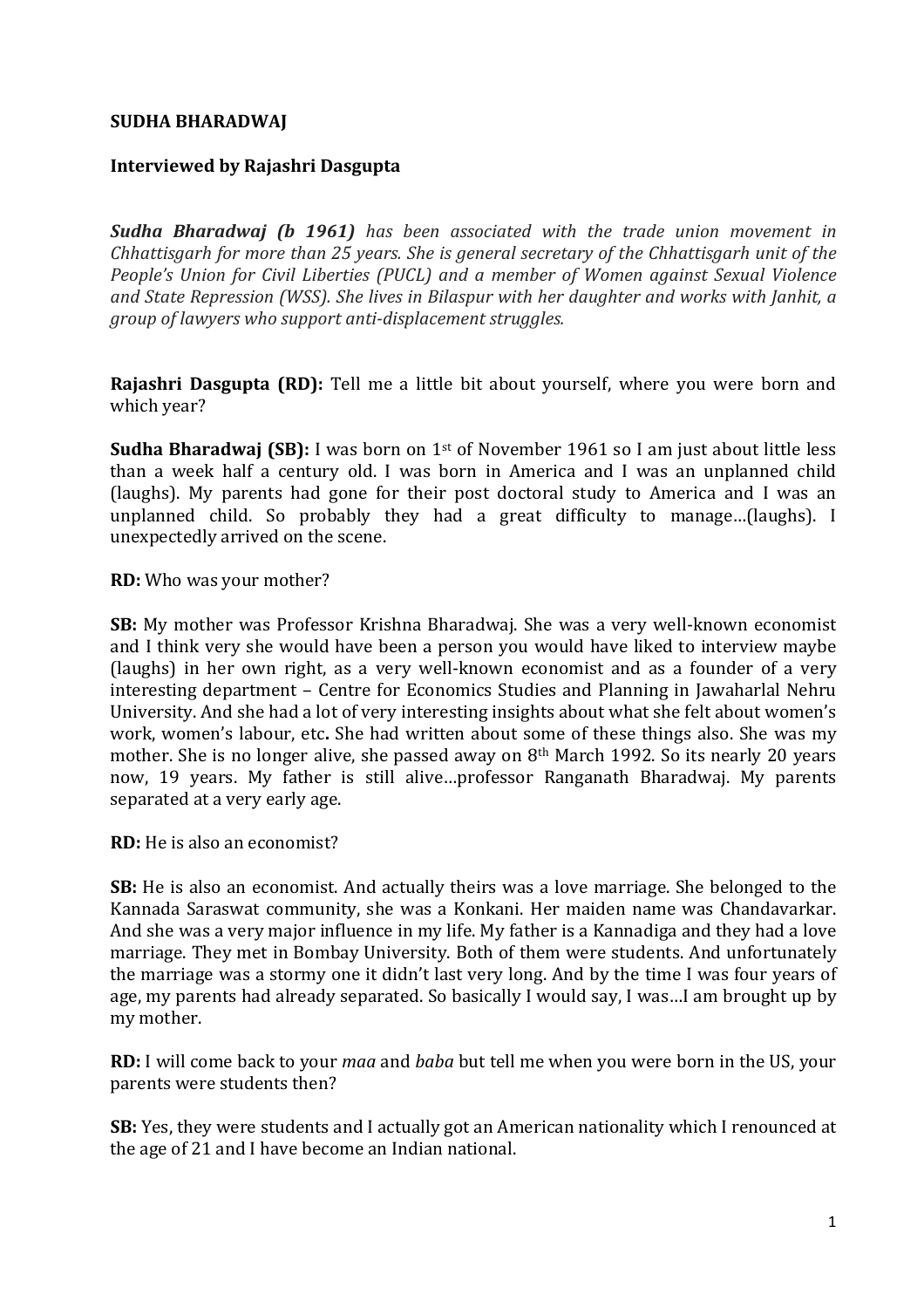**RD:** And how many years were you in the US?

**SB:** No. that was just one year when we came back but after that I came back to Bombay

**RD:** And Krishna was there in Bombay?

**SB:** She was in Bombay. She was in the Bombay University. And then later on when I was about four, she got an opportunity to go to Cambridge University that was also the time when I think my parents were not getting on too well...1965 or so. That was the time when she managed to go to Cambridge University and I accompanied her. So I was in England from the age of four to11, which means my primary education was in England. I think that was also very significant. Those were the good days of public education system in Britain.

**RD:** What do you remember of England? Your education?

**SB:** Well first of all, because we were in a university town so it was not like being in London. It was only at the fag end that we experienced racism I mean more and more racist kind of things started happening with us. But before that it was a university town, we had a lot of students dropping in, because it had the International Students Centre and we saw a lot of black students, African students, Asian students at the time. And our house used to be (a place) very lively almost all homesick Indian students used to come to have a proper Indian particularly vegetarian meal [they] used to have a tough time.

**RD:** You don't have siblings?

**SB:** I don't have siblings. I am the only child.

**RD:** And at that time your father did not come (to the UK)?

**SB:** No, my father did not come and actually that served as a period of separation prior to their divorce. I think they got divorced when I was about 10 or so. Unfortunately my memories of my parents' marriage are not very nice.

**RD:** You miss your father a lot...

**SB:** See actually...I have some memories of his affection but I also have a lot of memories of very very serious fights between them. And that used to really frighten me. I think there was one incident where I locked myself up in the bathroom and I was so paranoid that I couldn't open the door. I must have been three or four. It goes back to then. And also there was the usual recrimination, etc. in the marriage and I remember once there was a very heated argument and I hugged my mother and said why don't you just say ves to whatever he is saying. I think that was the time when my mother decided that it was having a very bad effect on her child. And she agreed for a separation.

My father remarried...my mother never remarried. And one thing I must say is something which I [feel] as a lawyer now, (and) many times I meet women who are in distress in their marriage, but I really appreciate the dignity with which she [my mother] got over the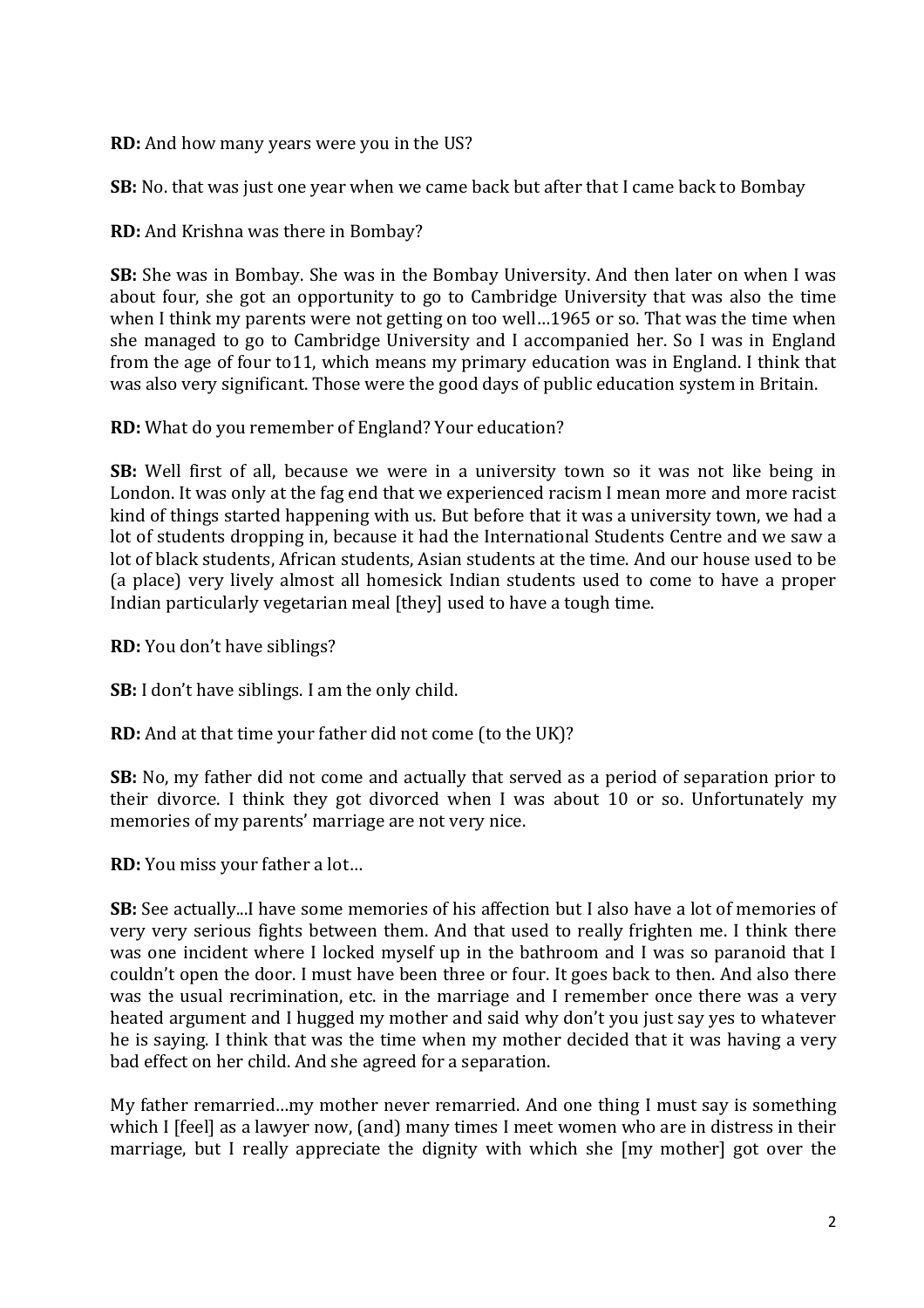marriage because she didn't demand anything from him. But she said look here...I want custody of my child, I want no arguments about custody and my child is not going to any court and just leave me alone. I know that it is a right of women to (may be) get maintenance for their children and particularly in a case when the woman cannot stand up on her own to feed them (this) is very important I am not denying the importance of it but sometimes the desire to get revenge becomes so overwhelming, but it did not poison her [my mother's] mind at all. And another thing I must say for my mother is that despite a very bitter relationship that she never sought to keep me away from my father. Of course when I was very young there was no question but when I was nine or ten, many times if I did well in school, she would encourage me, [ask] whether I wanted to write a letter to my father, she would say go ahead. And she never complained to me about him or told me any tales about him. And the first time when I sat down and talked about what her marriage was like was I think when I was going through my divorce.

**RD:** It was many years later?

**SB:** Many, many years later. So she never tried to poison my mind against him. When I for example, I got through the IIT examination. That was quite [an achievement] you know, she said if you want to, write to him. So I think if he had chosen to keep communication, she would not have prevented him. It's a different matter that I did finally meet him only after she died.

**RD:** So you never met your father regularly?

**SB:** Ya, actually later on when I did meet him, I think by that time I was myself married and had adopted a little girl and I had already decided on a life of activism. And when I met him, my memory of him...was [of a] huge powerful...towering and fearful person.....I was shocked because I found a very sad old man who almost sort of broke down. But I felt afraid to continue any interaction because probably at this stage of life he might have (gotten) some expectations of me but I was in no position to give him any kind of middle class comfort or even emotional support. I really did not have that kind of bonding with him. So I thought better not to raise such expectations in him because it would be very unfair. He was a very lonely person by then and I think the second marriage also had not worked out, so he was all alone.

**RD:** You have mentioned that Krishna was a major influence in your growing up life. And I have always kept hearing so much about Krishna all the time, tell me a little more about her.

**SB:** She was a very simple person, a very diligent academic, a very warm teacher. I remember always our house was full of all those students who were not good at English. who had come from a rural background, were not able to cope with the university system...they would come and ask for help. Some Iranian students, who were not able to...

**RD:** But did it make you feel resentful?

**SB:** Yes...of course...of course. (I would)...every time I would say oh! One of your students has come and would very grumpily go upstairs. I did feel that she gave them too much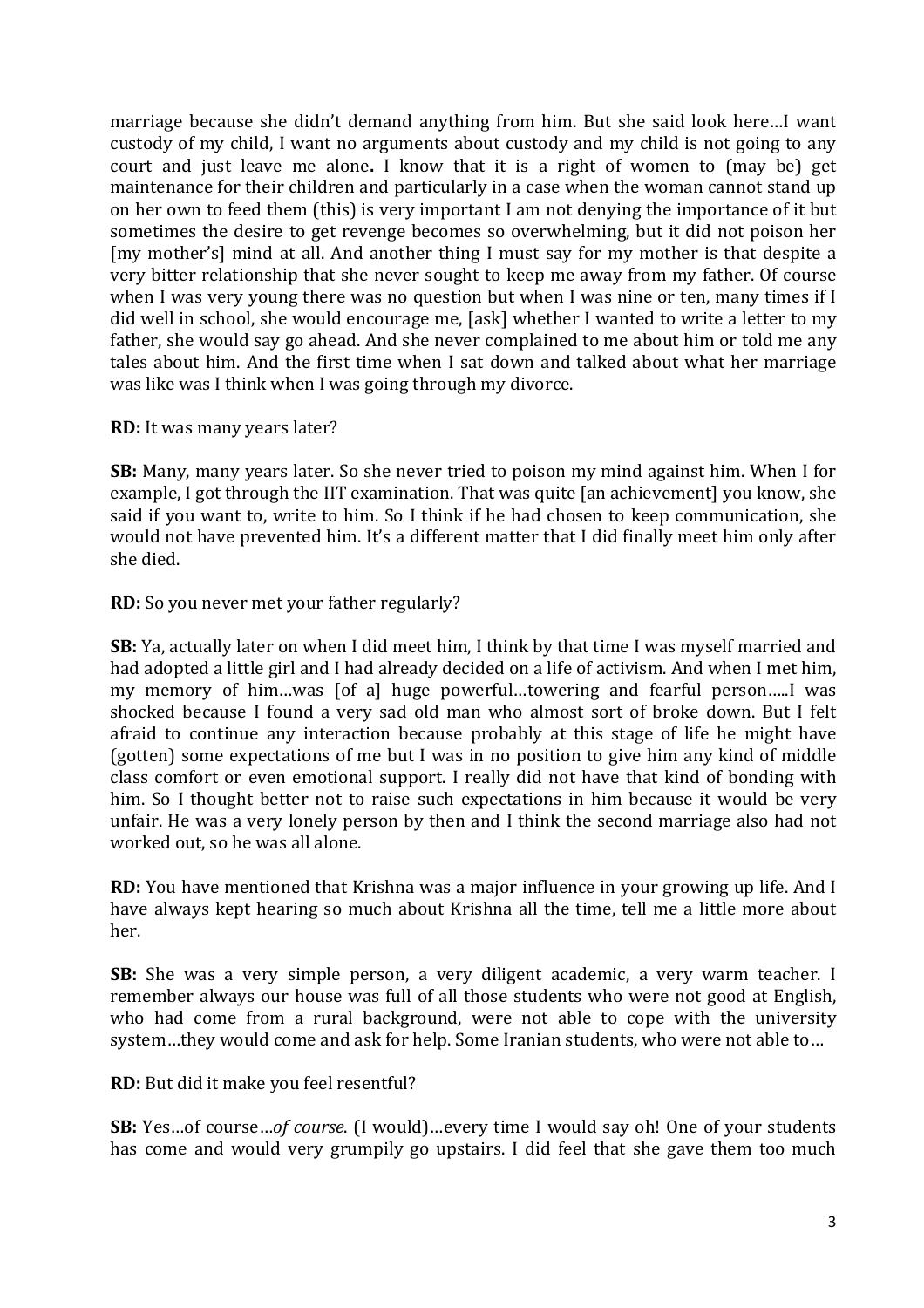attention and so on. But the other thing that I keep telling people when I am [asked] do you think that a working woman doesn't give enough time to her child, that's absolute rubbish. I think it was very important for me to have a role model like her, very very important. A person who was absolutely [independent] you see we had no men in our house. So from paying bills, to travelling, to packing houses, to dealing with [difficult people]..she dealt with everything. Matter of factly. I mean there was no brother or father or anybody to lean on and we never thought that there was something which we couldn't do and that was important. Of course it did mean that you were coming home, letting oneself in with the keys, having bananas and sometimes in my childhood [I] used to complain that oh...other people's mothers are at home.. But I think overall she being [a working woman] [was a] very... important part of my becoming what I became. We always had very interesting books around, interesting discussions, the JNU campus also was very much a part of my childhood.

**RD:** So you grew up basically in JNU later on?

**SB:** Yes. She was in the Delhi University initially for a year or two and then she came to found the Center for Economics Studies and Planning and that was a very interesting group of people - Prabhat and Utsa Pattnaik, Amit Bhaduri, Sunanda Sen. Each one in their own right was a very important intellectual. And so I was always surrounded by this kind of atmosphere. The JNU campus was also very important because it was a very safe place. Because you could just roam around, you could find young men and women roaming around [at late hours]. And even then, it was a very active campus and the notion of activity on that campus was very healthy. There was a lot of political activity for example [in] student] elections. There was no kidnapping, beating up, no *gundagardi* for the election...on the other hand there was lot of hot political debate on Albania and you know, all kinds of esoteric subjects which were sometimes quite irrelevant (*laughs*).

**RD:** So that was the atmosphere in the '70s?

**SB:** Yes. I remember very clearly. I think I was in tenth or eleventh standard, when Indira Gandhi lost the election in 1977.

**RD:** Ya in '77. I still remember the students taking out a *julus* (rally) so all those events were very much there.

**RD:** After your school what did you do?

**SB:** Initially, for a little while I went to the Lady Irwin School which is a Bengali school. Basically set up by Bengalis. That was for a shorter time and basically my [Board exams], all my tenth, twelfth etc. was from Central School. That was an important thing, because I think [back] now I mean the central school I went to in IIT [Delhi] for example, the children of the professors would be there and the children of the *karmacharis* also would be there. (They) used to travel by bus, public transport and now the generation which I see is very protected I mean most of them have  $[$  to be $]$  (been) dropped,  $[$ I mean) taken to classes, dropped to classes and all that. (and) none of them are in the public education system anymore.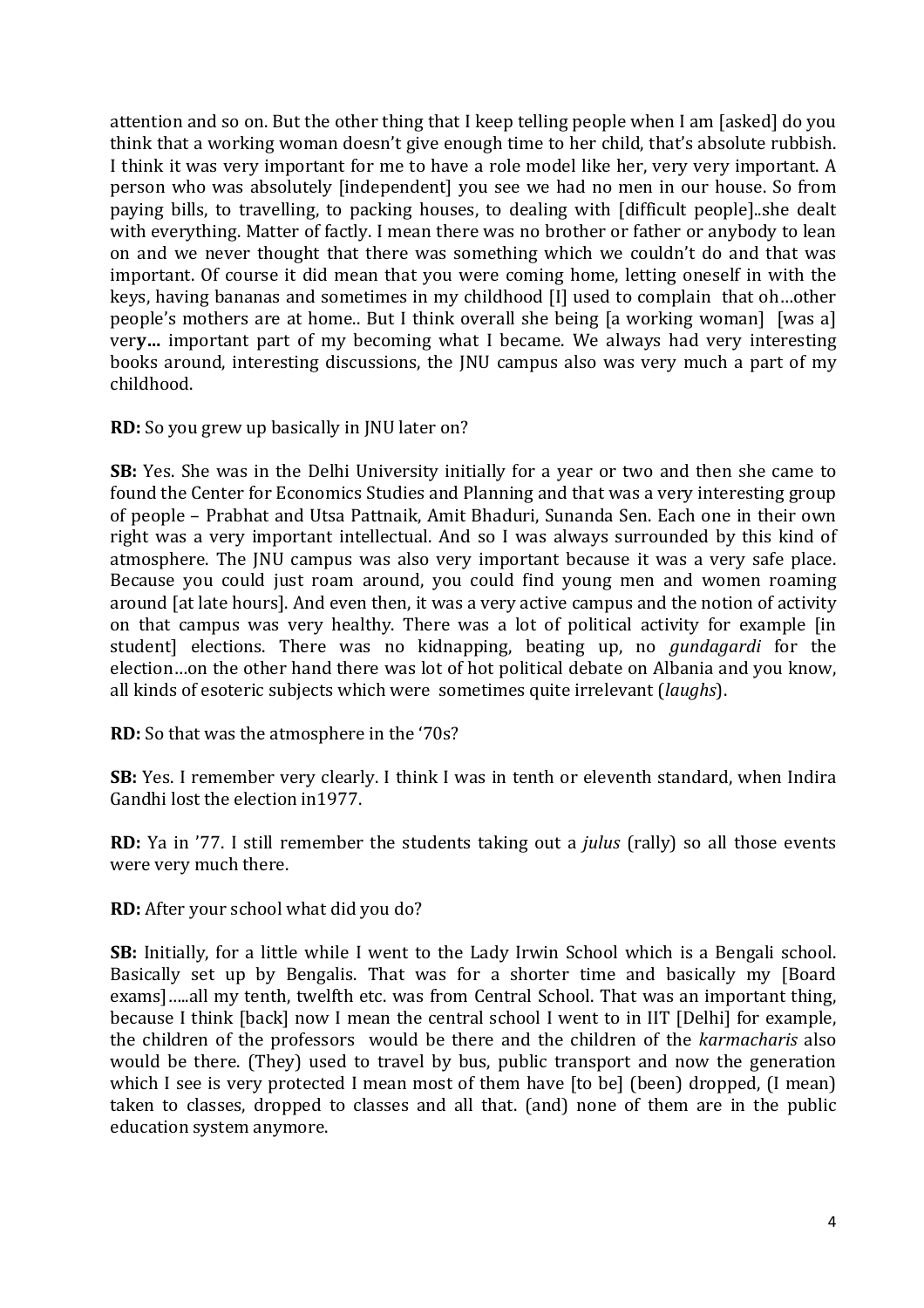**RD:** But in the 70s public education still was something one wanted to be a part of.

**R:** Yes...ves. In '79 I gave the IIT Joint Entrance Examination and my rank was not so very wonderful but I got the subject which I wanted and that was Mathematics. I didn't want to do engineering. I wanted to do a five year course in Mathematics. Actually I had a very strange combination of interests. I liked History, Literature and Maths and who was going to give me this "ridiculous" combination (*laughs*). (So) unfortunately normally at that age you were pushed into Science if you were good enough at it. Of course...history and literature held me in good stead later on but then I got into mathematics at IIT Kanpur. From '79 to '84 my student life was in IIT Kanpur and home was in JNU so that was the kind of atmosphere [I had].

**RD:** You would come home to Krishna during holidays in the five years you were away?

**SB:** I was in IIT Kanpur

**RD:** That was also a period of great political turmoil?

**SB:** Exactly. IIT Kanpur also shaped up many things in [my] life. One thing that I was made to face Iwas thatl it was quite a struggle for women in IIT.

**RD:** How many of you were there?

**SB:** Oh! We were (supposed) [considered] to be a very big batch...we were eight girls among 250 boys and we were a big batch!!

**RD:** And that also with Mathematics?

**SB:** No...that was the entire class. The '79 batch and we were a big batch of eight girls (and) normally there would be [only] one or two. And, my goodness, I mean that was really a mystery because women were in a minority there and (they were) actually **o**ur experiences as women in IIT Kanpur were really bad. [You] see all these students who used to come to IIT Kanpur would be really sort of "the cream" and so on and then they are thrown and they become a drop in the ocean and they suffer a severe identity crisis. They all sort of compete and compete...

**RD:** Each one is a star...

**SB:** That's right. Fortunately the girls hostel in IIT Kanpur was different because we had a whole mix, because [there was] not only one particular class, we had PhDs with us, we hardly had any ragging, [there was] a very friendly atmosphere and most of the time the seniors would be helping us out. It was all very nice.

**RD:** Most of the girls, what kind of subjects they would take?

**SB:** They were there in engineering, in Electrical Engineering. The tendency was, I mean not to go towards Mechanical or Civil. They would be more in Electronics, Computers, etc. etc. in the PhD level also. And that is the tragedy because they used to do very well. But if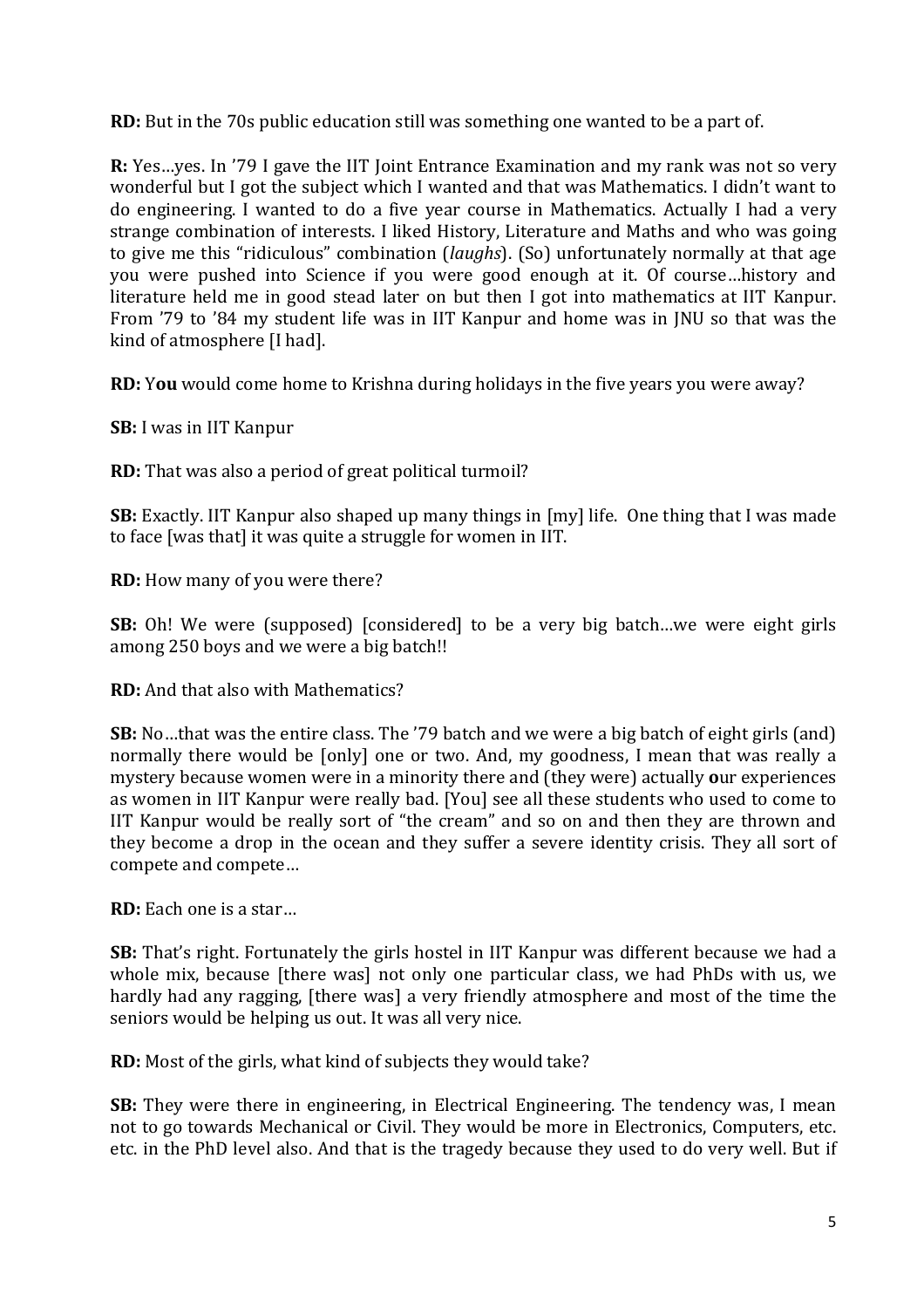you did well then it was because they were favoured for being a girl, if you did badly, then [it was] because you were a girl, so you are dumb. So you never get very much credit (*laughs*)

**RD:** No-win situation...

**SB:** Ya, no-win situation. And in the first two vears the boys would be fairly mean. It was a very unhealthy sex ratio. You got all kinds of unwanted attention. The air would be taken out of your bicycle tyre. You would get all sorts of messages, fortunately there were no mobiles then... some [message] stuck onto your bicycle...the girls hostel was very far away as vou can well imagine, the libraries used to be open all night during examination periods but it was difficult still for us to go. In fact I was once assaulted on the way and rather than being supported, I was told that "you should not have gone out". The usual macho culture was very much there.

**RD:** So it must have been quite different from your JNU atmosphere?

**SB:** Absolutely, very different and in fact I resented it quite a bit. But I will tell you an interesting incident which happened then (laughs). Actually it was a strange dichotomy in IIT Kanpur. After the second or third year normally the girls would all pair up with somebody or the other. And then the campus was very liberal...when everybody knew they were going around then ... people would left them alone. Once I remember there was an incident. There were two year M.Sc. students - those who had completed their B.Sc. and would come for a two year M.Sc. Most of them came from colleges so they were used to very ordinary mixing around. So once I remember two girls who had come, they were in M.Sc. Chemistry or Physics and they had gone to the boys hostel nearby and they were just watching the boys play tennis or badminton or something like that. And suddenly they saw that on one of the parapets, boys were parading in their underwear just to embarrass them. These girls came back very angry and in tears and at that time we were having a general body meeting going on in the girls' hostel. And then we did something very unusual because normally girls would say just tolerate all this. We used to be told...yaar chhod do (just leave it) *aise hi karte hain, ladke hain* (boys will be boys). We all marched out of hostel. We were some 40-50 of us. And we said, ok these guys are very keen on showing themselves so let them come out here and apologize. You should have seen how the entire IIT Kanpur closed ranks against this "assault by the women". The Rector came down and said, no no no come on. The boys were locked into their room and we knew they were inside but we were told that they were not to be found. There was no apology forthcoming. In fact we were asked, what is this way of behavior? We said we are just demanding an apology that's all. So then they said ok, ok we will have an enquiry. And when those girls were called to testify, the Rector told them, see you must get used to all this. When you go on in life you have to experience all this.

**RD:** So women have to adjust.

**SB:** Yes, I mean this was IIT Kanpur in '82 or '83. . And the other interesting thing which we would see in IIT Kanpur was when the cultural festival would come [around], then you would have girls invited from Lady Shriram, Miranda and this and that, and they would all come to Kanpur, and be dressed to kill and all that. We people used to say...ah! all these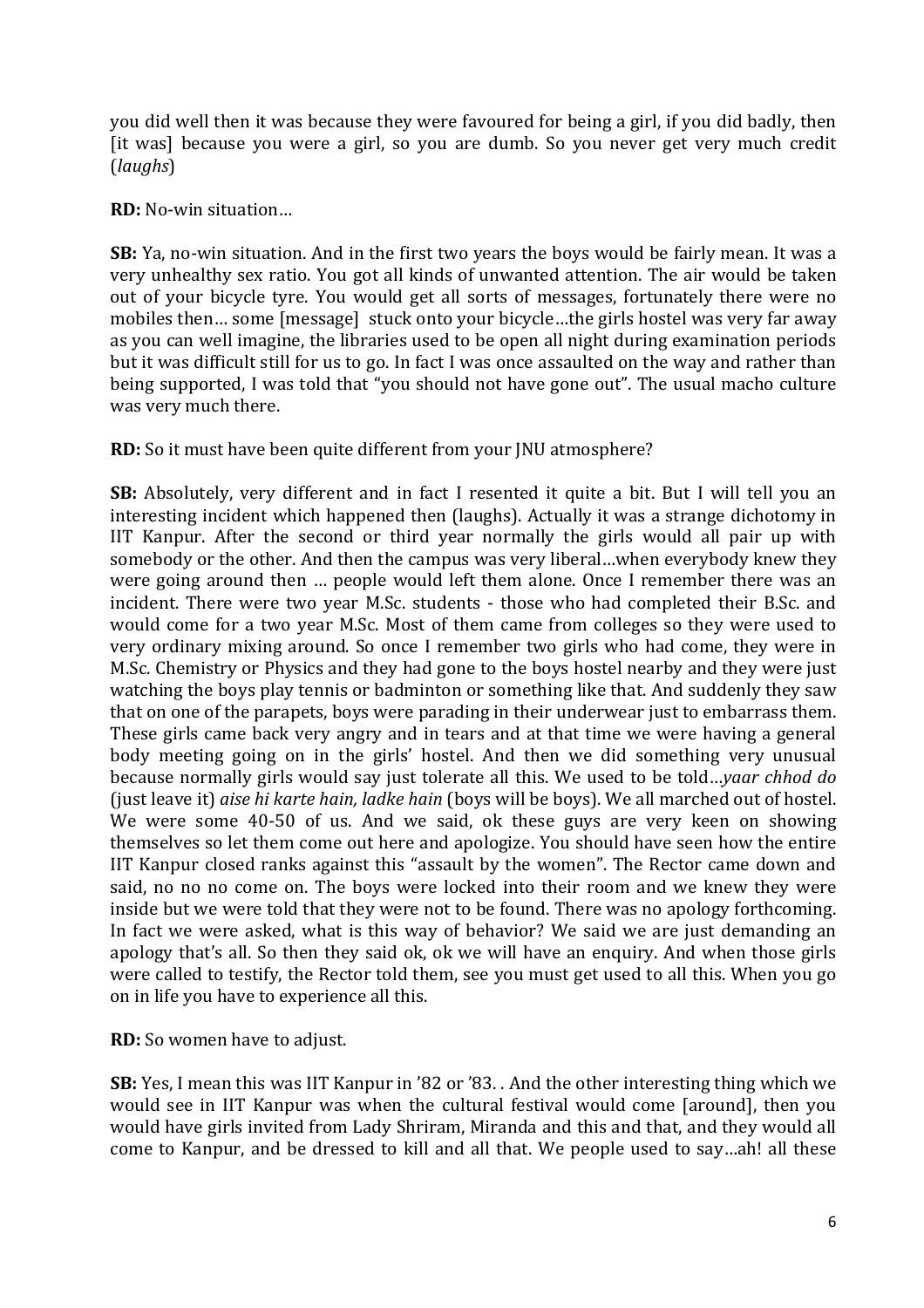brainless beauties and we would go around in our dowdy *chappals* and you know, *phata hua* jeans (torn jeans) and we would find our classmates, the boys borrowing ties and arranging for pocket money to take them out to dinner and we thought all this very stupid. We had a smug attitude towards these girls, because they were not appreciating our struggle. Many a times there were skits [in the festival making fun of us] (against us) so it was an uphill task to hold your own.

**RD:** Socially and culturally you were confronting these issues which I think in JNU was a much more congenial atmosphere.

**SB:** Yes, absolutely.

**RD:** Politically were you affected? In IIT?

**SB:** Ya. Because as I said, I was the member of one minority, being a woman. I was the member of another minority [of leftists], we were called 'Commies'. Some of the students who were leftists on the campus, would have a students study circle and go to the villages. There was a police firing in Unnao I remember. We went for a fact finding for that. Once later on I had volunteered to be one of the counselors who helped the fresher students. I found that no students were allocated to me because apparently they said, oh, she is from a leftist background.

So you know, it was very American...IIT Kanpur was very American and it had all the American prejudices including an anti Communist one. But interestingly, when we came there we found that...though that was actually the fag end but just like in Presidency or JNU, during the Naxalite Movement period...there had been students in IIT Kanpur also who had been sympathetic with Naxalite ideology and even till that day on the top of the water *tankee* (tank) "political power flows from the barrel of the gun" was written in some indelible chemical which nothing could be done about. So obviously some students did think on all those lines. In fact apparently it was those students who began the Students' Senate there. There was no democratic set up otherwise for [student] election [before that]. But the Students' Senate and also the *karmachari* union was begun by…students having that kind of leaning. And by the time we came in '79, that batch had more or less passed out. 

**RD:** In IIT Kanpur you were already introduced to very Left politics...whether from Krishna or your JNU surroundings. So when you came to IIT was there any kind of fresh...

**SB:** Ya...because you see I think in JNU we were too young. I think it was more a Socialist kind of understanding. My mother was not belonging to CPM or CPI or any political party. She was in childhood influenced by the Socialist movement. She belonged close to Goa...Karwar. In JNU I think we just breathed SFI and AISF, I mean we didn't think very much about it. We were not old enough also at that time. When I came to Kanpur and I traveled in the rural areas of Kanpur...

**RD:** How did that happen?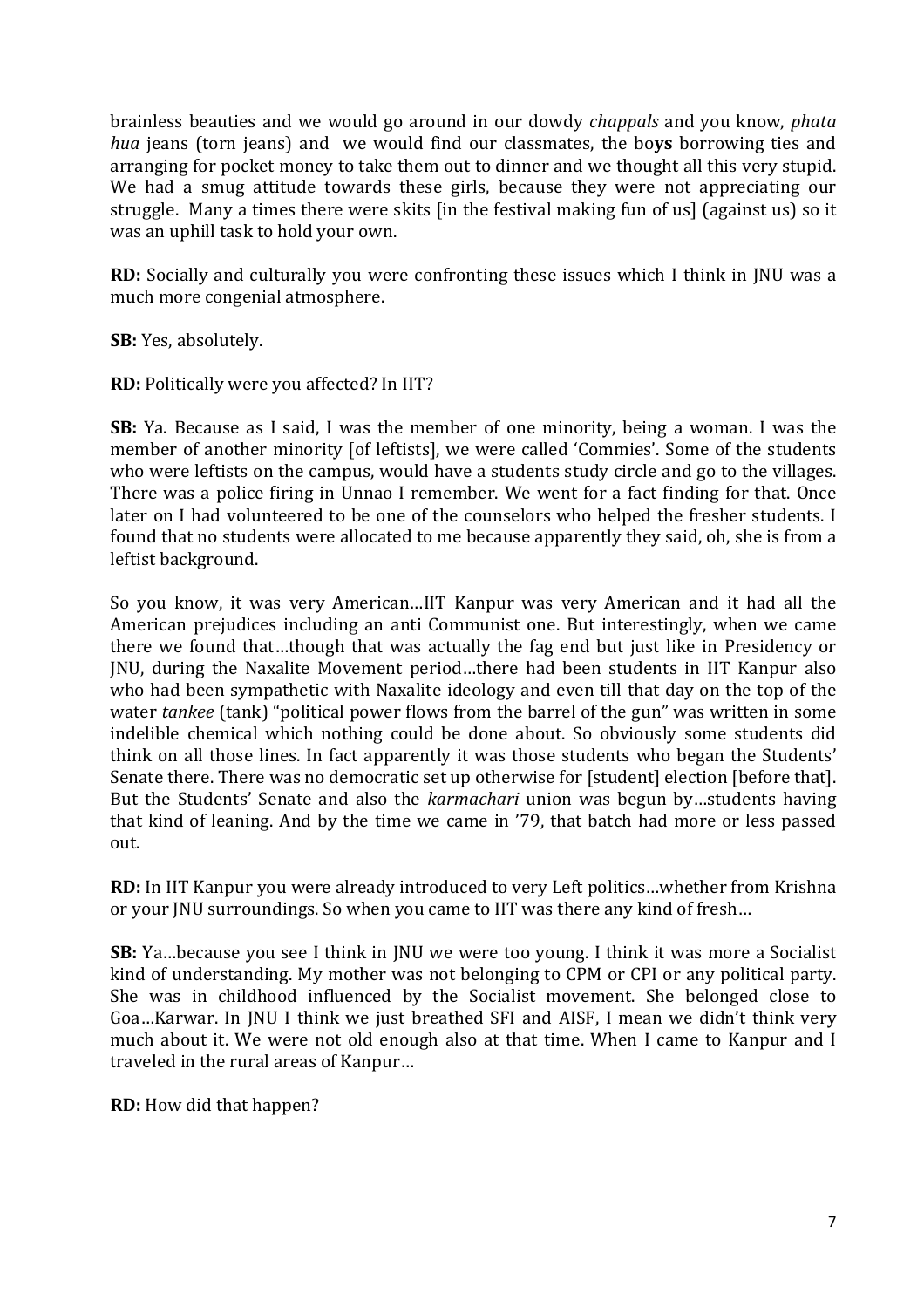**SB:** There were two occasions. Thats why I said IIT Kanpur was a strange place, because though it was very elitist, very American, most of my batch went abroad, lot of my batch joined as managers, corporate managers, many of them have joined IIMs and so on, but...the same IIT Kanpur voted a Gandhian to be the President of the Senate,somebody called Ganesh Bagadia . He used to wear *kharaus* (wooden slippers), he used to study Nuclear Physics, but he used to wear *kharaus* (laughs) and he was, you know, wearing *dhoti* and *kurta*, and he broke all rules to say that I will not have dinner with the Vice Chancellor, I will invite the Vice Chancellor to have dinner in the mess. So we had very good mess dinner, you could imagine!! (laughs). So there was also this kind of space there. I joined the NSS – National Service Scheme, as part of our [work] we used to go and teach in the rural area. You joined the NSS or NCC or something or the other. So I joined NSS and I was very keen on teaching. Actually my whole dream was that I would teach. And that was the first time, I remember that we were very naïve and we went in [a village] and started a school. And initially we went to the *sarpanch*'s house and we said ok, we will have our classes here. And we were very surprised that *nala ke us taraf se* (from the other side of the *nala*) why weren't those children coming here?

We were so naïve that we could not understand that there was something called caste. And I think that was my first time I came across caste because being in JNU, and before that being in England, caste had not sunk into me at all. But this is the time when I realized that, my god, these children who really needed the school are not coming. So then we said we would have our class on the other side of the *nala* which seemed to me logical if they were not coming and they needed it more. We were boycotted by the village, complaints were sent about us. Then we realized that this is what rural India is like. This is caste. We were getting educated about all those things. We had a group of students there and we used to discuss....we also planned to have some activities. I was very close to the mess workers there. They had a cultural group and that's where I learnt a lot of Bhojpuri songs and it was a very nice team. There was a beautiful play that they used to perform a play on the police firing which had taken place on the workers of Swadeshi mills. If you remember  $\lceil$ it was $\rceil$ almost like Jalianwalabagh, workers were inside and there was a firing....

**RD:** Shocking incident. Many workers were killed.

**SB:** Shocking incident. So the workers used to do a play. I participated. Actually several batches before us, the students who had been there, had designed that cultural programme. But I still remember [those mess workers] Shubhkaran, Ramasheesh **–** all of them must be retired long ago now.

**RD:** You were then still in IIT?

**SB:** I was in IIT. I think politically my coming of age was in 1984, because in '84 if you remember both the events, the Sikh riots and Bhopal, for our generation, were really very big political events.

**RD:** How did the Sikh riots in Delhi affect you in Kanpur?

**SB:** Actually you see...my birthday falls on  $1<sup>st</sup>$  of November, so on  $31<sup>st</sup>$  of October I was traveling. I was on Kanpur railway station going home to Delhi because Kanpur to Delhi is an overnight journey and that was the time when rumours started... "the Sikhs are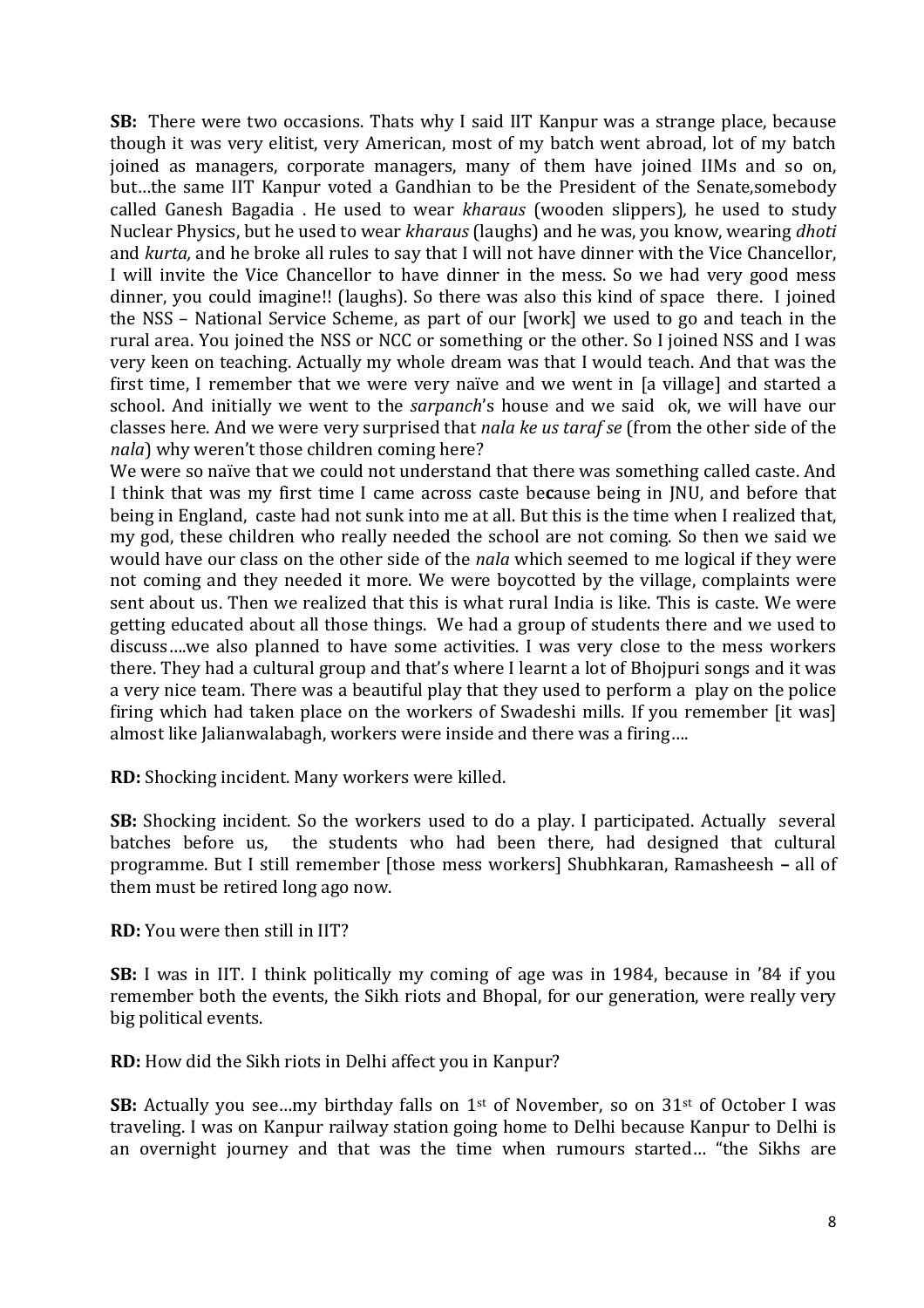coming...the Sikhs are coming from Punjab and they want to kill us...*laashe bhari hui hain* (dead bodies are lying all over) in the trains of Punjab". So I came back to the hostel. I remember the whole paranoia... the way the people were creating a fear as if Sikhs were going to come and attack the hostel or something like that...whereas actually it was the opposite. Sikhs were burned, Sikhs were killed, they were chopping off their hair and running wherever it was possible and it was actually a very brutal riot. Then I came home [to [NU] and this is where I said my mother was a big influence, because I remember when I came home there was a meeting going on in my house with all the students and they had come there and were gathering clothes etc. for the relief camps.

So actually by '81-82 ..when I used to come home in the holidays [I had related with] a group of students who were in JNU and All India Institute of Medical Sciences, It was a group we had formed and we were a little sick of the student politics going on in JNU campus which had confined itself only to students' movement and [student] elections, but we felt that students must actually go out and interact with the workers. So if you remember '82 was the [year of] Asiad Games and it was just like [the] Commonwealth Games. There were lot of migrant workers coming in from everywhere and just outside JNU, where today you have Priya Cinema and Siddharth Hotel and all that, there was a huge concentration camp literally, camp of migrant labourers, lot of them were from Chhhattisgarh also. Of course I didn't have a relation with Chhattisgarh at that time, a lot from Orissa. So we [students] formed a nice team. There were some students of All India Institute, some students of JNU.

**RD:** There were doctors?

**SB:** Yes doctors, training to be doctors some of them and students from JNU and people like us who came from Kanpur. So we used to go there to those camps. And I was totally appalled by the conditions there. There was an Oriya boy who used to come with us to talk to them [the workers] because most of them were speaking in Oriya. Normally we used to teach and the doctors [would treat] because there were epidemics going around at that time - gastro enteritis. I remember one day going and talking to one worker and they said how they don't even have any money to go home and were basically in a state of bondage. They had been brought here, they had taken advances and they had to buy ration also from the same contractor and they were in an appalling condition, they wanted to go home but they didn't have a choice. Next day when we went back, that man wasn't there. So this is where [for the] first time it occurred to us that we have to be very responsible. Talking about organizing.

**RD:** Talking to you he was picked up?

**SB:** We don't know what happened to him actually. Either he was sent to some other construction site or the contractor transferred him or something and we were very afraid because these people are very blood thirsty, anything could have happened. And then we understood that this is a very responsible work. Organizing workers is not something you can do when you feel like, and can withdraw from when you feel like. Because for them it's a matter of life and death, it's a matter of their employment, it's a matter of their survival. That is the first time I think around '82 that I seriously started thinking about working with workers. At that time we heard about Shankar Guha Neogi because Neogi had been arrested under the National Security Act, NSA and in fact the Birla Textile workers were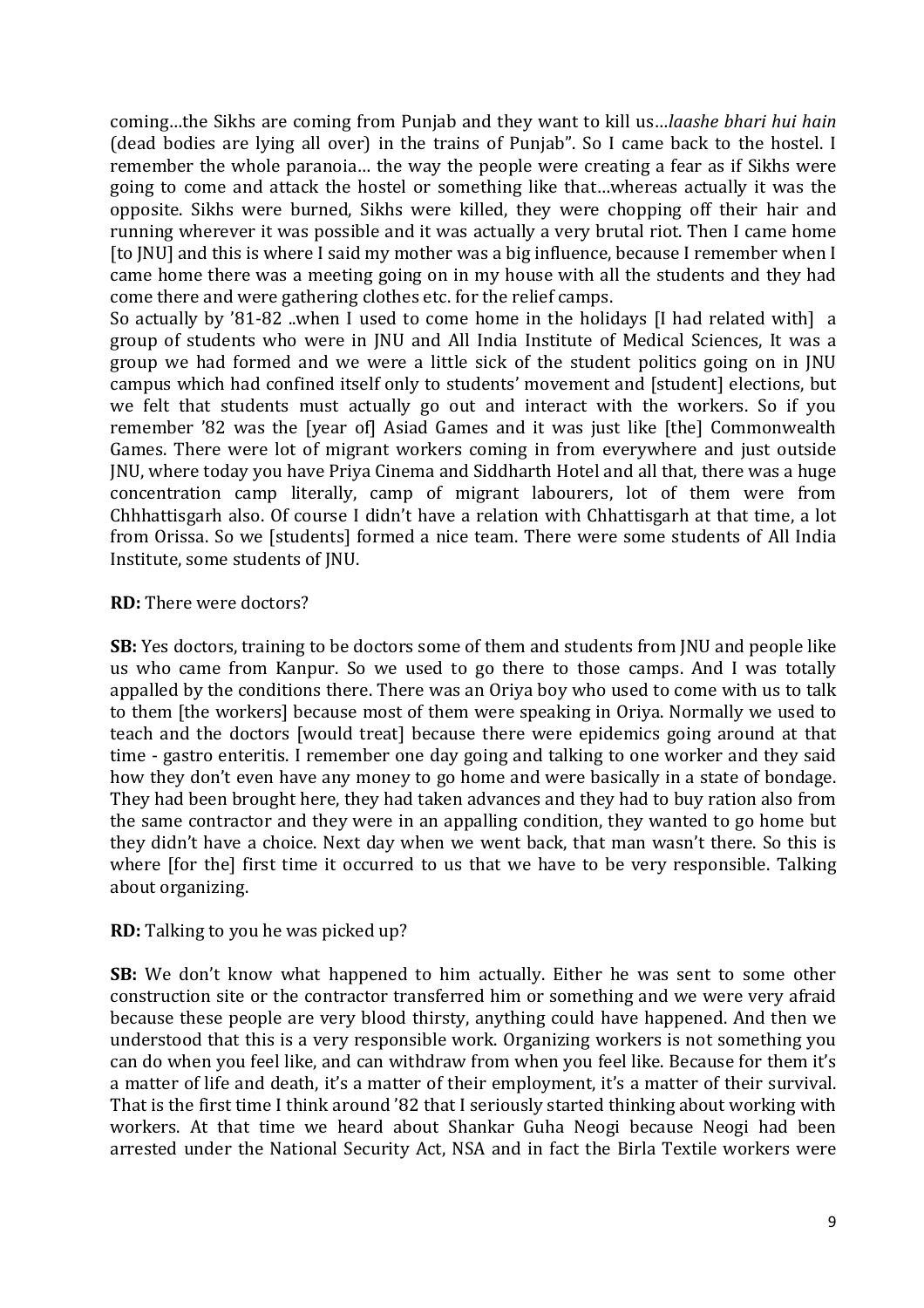participating in a *julus* for his release. I remember, my mother was one of the signatories, at that time along with P.N.Haksar, she and Amit Bhaduri and many others had also signed for his release under the NSA and there were some people who were going around with those signatures. That was the first time we heard about Neogiji and we were lucky…around that time he was released also and then he had come to Delhi and that is the first time we spoke to him. So this entire group of ours got very interested and I think that was '82 and after that we on and off kept up this relation till I finally joined in about '86 Shankar Guha Neogi's movement.

**RD:** And by that time you had finished your studies?

**SB:** In '84 I finished at IIT Kanpur. A five-year course – MS in Mathemtics. I taught for a little while in the DPS [Delhi Public School]. That was like a factory

**RD:** And then you taught in school and then in '86 you decided to go to Chhattisgarh?

**SB:** This is how I got interested.

**RD:** What did you think you would do there?

**SB:** Actually that is also very interesting. This was a period when I had a lot of debates with my mother because she was very worried. I think she was totally sympathetic but she always used to ask me, exactly what are you going to do there? She used to tell me, it is very important for you to have an identity, what will you do and you know...you are just going after an idealistic dream. I said whatever the movement requires, I will do it. That's very simple to say that and I am still very glad that I did that...I mean I wouldn't have done anything differently from hindsight.

**RD:** Tell me a little bit about the movement. Was it major at that time? What was the movement like, which drew people like you and others at that time?

**SB:** Actually, Shankar Guha Neogi's movement was a trade union movement with a difference. See, Neogiji himself was a proclaimed Marxist Leninist but the kind of mass, the kind of trade union struggle which he created was of a very different kind. It was basically of the miners, contract miners in the captive iron ore mines of the Bhilai Steel Plant and there were some very interesting features about it. One thing was their flag – it was red and green. It was not just a red flag, but a red and green flag. Basically his notion was workers are not victims. The workers are actually the organizers and the workers are the leaders in the society and they being the most cohesive, being the most well organized and being part of the modern production system, they are the ones who are going to organize the peasantry around them, the urban poor around them and really generate a force. His notion of trade unionism was that we don't have an eight hours trade union...we have a twenty-four hours trade union and its not just confined to economic demands. The union had seventeen departments at that time including cultural department, health department, a *bachat vibhaag (savings department)*, anti liquor department. So basically the idea was not just economic...it was not just economic struggle, though economic struggle was the first fundamental for survival, but all the aspects of the worker's life —health, education,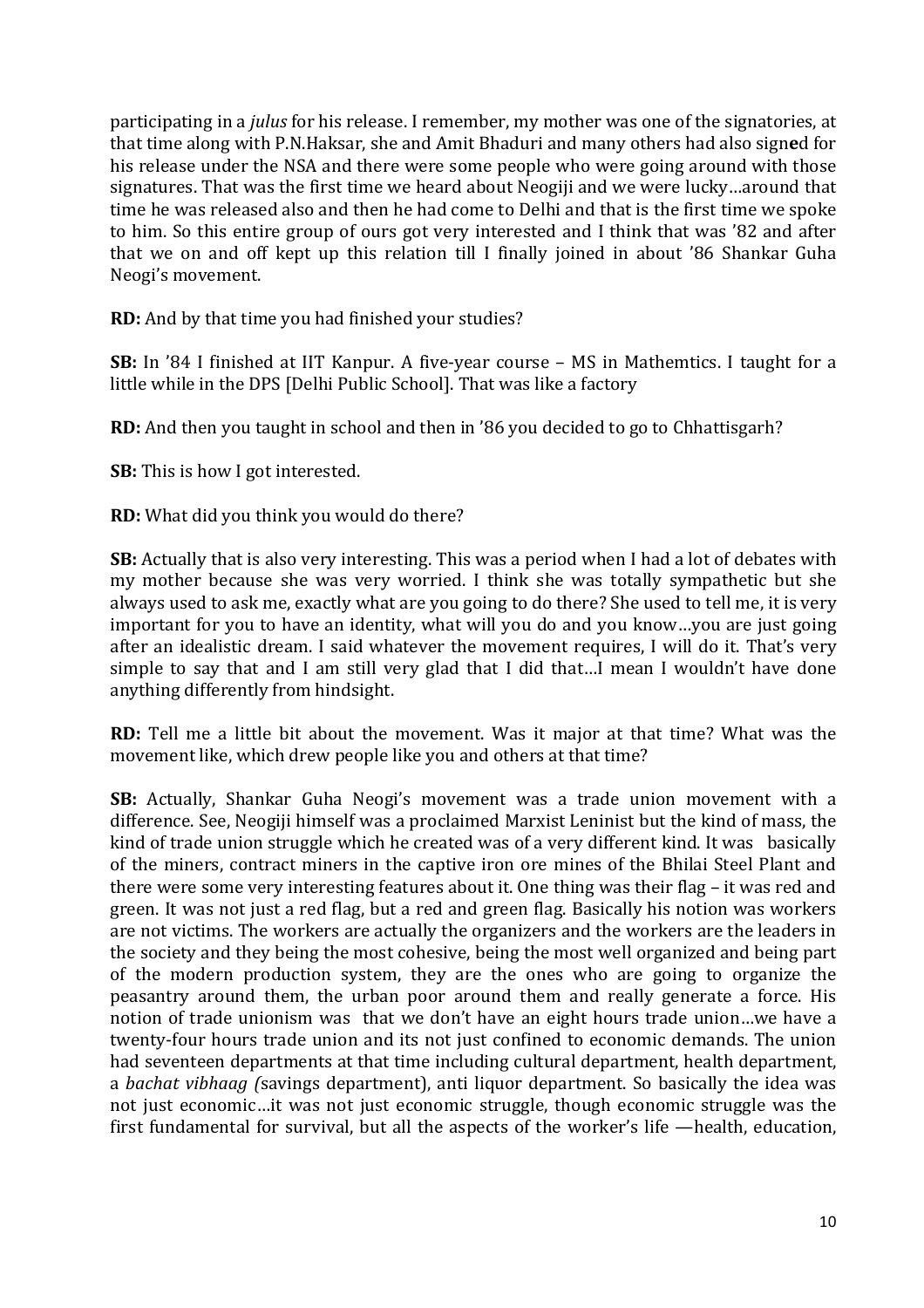culture, relationship with the peasantry, status of the women— everything was going to be part of the working class movement, a holistic movement.

**RD:** Do you think that this kind of approach or thinking was there in other trade unions?

**SB:** Oh no. And this is what was very important. And the other thing was that it was a very political mass movement. It was highly democratic. The decisions would be taken through weekly *mukhiya* meetings. And the time we came there...started interacting there, there was a very successful anti liquor movement led by women there. And the interesting thing about the anti liquor movement was it was not a *moral* movement. It was not that, oh no, you should not have *sharaab* because it is immoral!

**RD:** *Yeh* '80s *ka baat hain*? (was it during the '80s?)

**SB:** *Yeh* yaha early '80s *mein ho chukka tha*. (this had already happened in early 80s) *Jane ke pehle* (before we went) but the effects of this were still visible. The anti liquor movement, let's say the moving force of it, was overwhelmingly the women, who were given the leadership of the movement. So the Mahila Mukti Morcha was spearheading the anti liquour movement but it was very much a political movement in the sense that liquor not only spoils the health but the notion was very clear that actually it is the enemy of organization. If people are going to be drunk all the time then there is no question of their being able to organize. And what the employer gives you with one hand, he is taking away with another.

**RD:** It was a very popular movement at that time.

**SB:** Yes. And there was certain strategy for which Neogiji was very responsible because his understanding was that what was happening once the economic movement started, initially amongst great repression. The moment the union started there was a police firing and 11 workers including a woman worker Anusua in 1977. Immediately after that was a police firing. So it began with great repression. But then the union got stronger and stronger. The first thing that happened was economic change. From something like three rupees, wages went upto some several hundred rupees.  $\Delta$  But a lot of the men's wages was going in liquor. Now what was happening was there were fights in every family. The women were fighting and they were suffering at the hands of their husbands. There, fortunately, the men and women both went to work. And that was another important reason why women were powerful there. They both went to work as a pair, doing the raising work and the loading work.

# **RD:** All contract workers?

**SB:** All contract workers. And ...so they [the women] also had a say in the earnings and they had a voice. But these fights used to happen privately in the household and women were losing out. So actually Neogiji took the fight out in the open and said, the man can say "who are you to tell me to drink or not, its my money, I will do whatever I want. It's my house so you move out." He can throw you out and so on . He can say it in the house. But when his wife is joining a *julus* and saying "*sharaab pina chhod do, sharaab ki botal phod do*" (stop drinking and break the liquor bottle), then even he has to say, oh ya very good, very good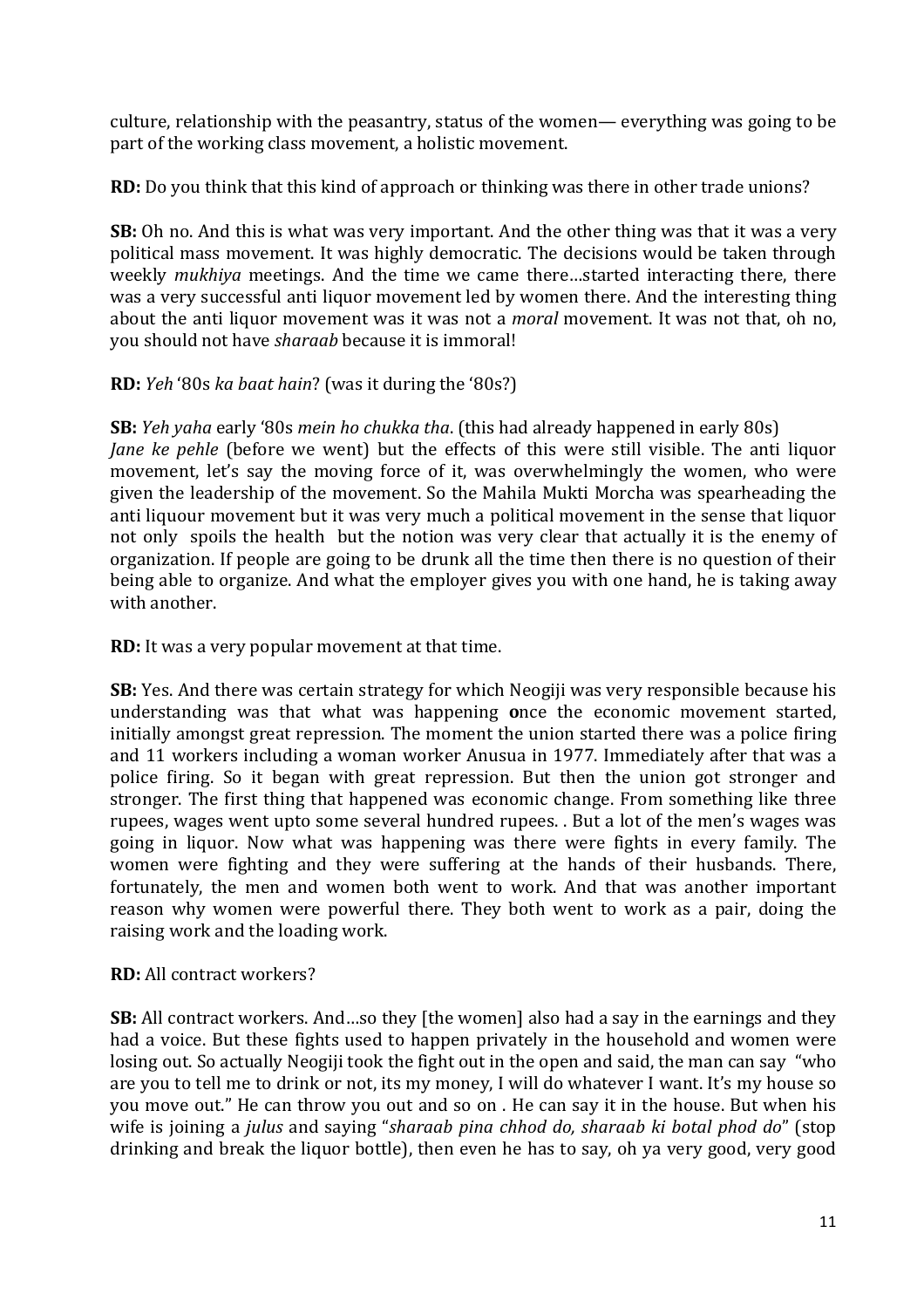because he knows that is a social movement! So actually there was a tremendous empowerment of the women, who then could go as a group and call out the husband who was beating up his wife, all the husbands who were drinking up their wages...the wages would be given by the union to his wife. And [the union declared] that he is not capable of handling his wages, so you keep it. In fact the wives and the children would be gleefully dragging the drunken husband to the union office and say "iska paisa humko dila do".(Give his wages to us). And side by side, the Union started doing very many creative things like having sports, doing cultural activities iust to keep people away from drinking. I think there was recognition at that time that the Mahila Mukti Morcha required a separate identity. 

**RD:** How did Mahila Mukti Morcha begin?

**SB:** See Mahila Mukti Morcha actually began like it usually begins in the trade unions, as a women's wing. And often what happens is that it is usually adjunct to the main [organization] to support the struggle of the union. Here one thing was that the women were equally powerful [as wage earners]. Secondly they were leaders, pioneers in the anti liquor movement which was a important. In fact around that time, the State Bank of Dalli Rajhara got an award for the maximum number of fixed deposits.

# **RD:** And it came all from the workers?

**SB:** Yes. It was a mining town. So there was a *bachat vibhaag* (savings department) which used to help workers save. Also, automatically, because they were both working - husband and wife, the number of children would come down. Also you would notice that that generation doesn't have more than three children. Whereas the earlier generation would be having seven, eleven ....you know. But obviously if you are working, then they would all educate their daughters too.

# **RD:** Why?

**SB:** Because now they could afford to do so. The husband and wife were earning well, I and the women participated in the production process and she had a say in her house. Now at that time the whole issue of mechanization came up. That is around '85-86. With mechanization what often happens is that the women's work force is thrown out. So again there the Mahila Mukti Morcha had a very important role to play. Because it is the women who were going to lose and again a very creative solution was found to that, which was semi mechanization, like you know, really how much cost benefit is it going to give? And it's interesting that the same classes —the contractors, the shop keepers who were dead against the union initially, when the union started— they all followed, were led by the union and joined the anti mechanization struggle subsequently.

# **RD:** Why did they support it?

**SB:** Because you see mechanization would involve conveyor belts, the ore would travel by conveyor belt, so you would no longer need truck transportation so all of them were going to be out of work as well. Besides the mining township had [a population of] about one lakh people then so there would be shopkeepers, some 10,000 shops would be surviving on it.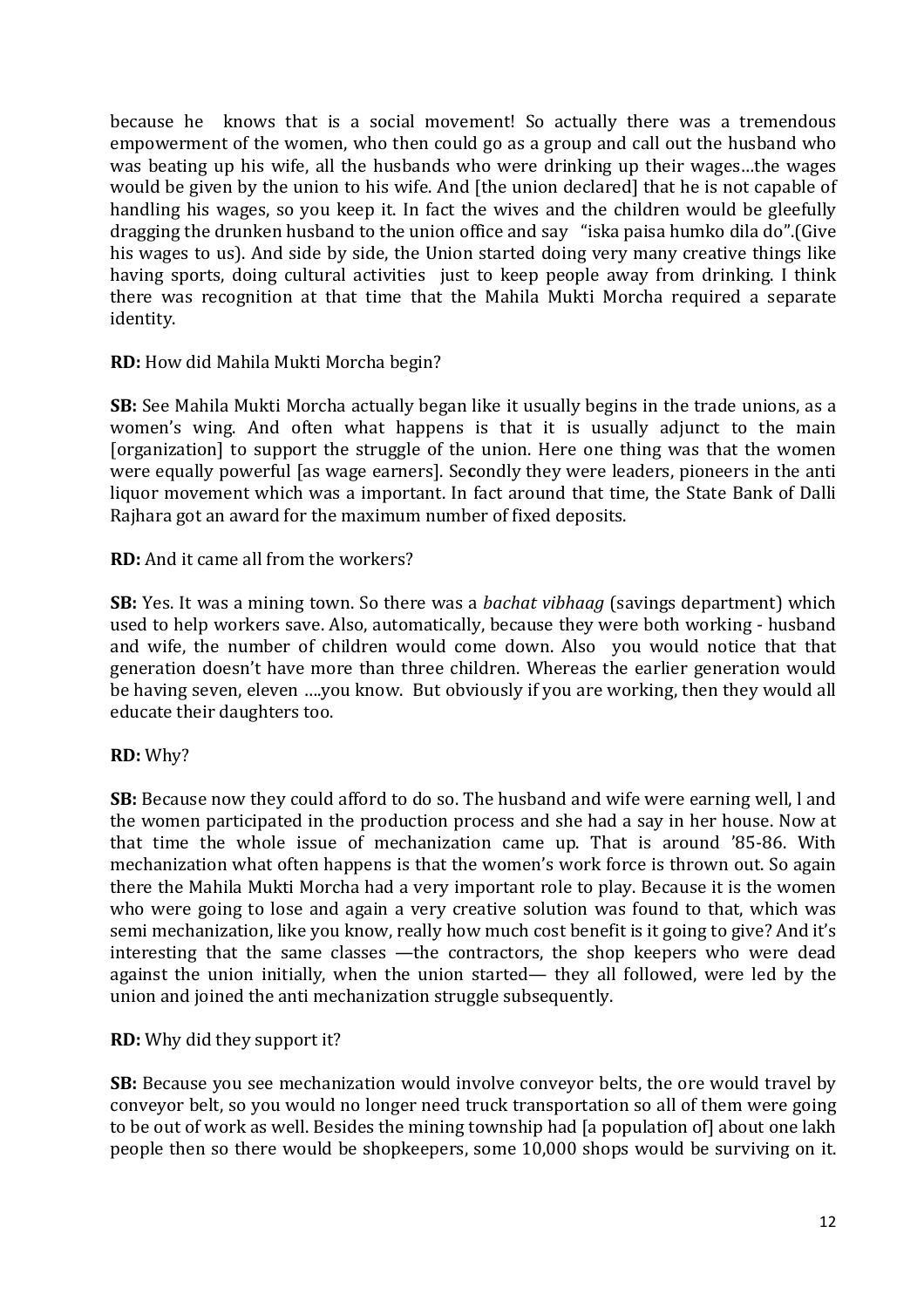Now what would happen to them if the workers were retrenched? So it was very interesting, it was a real example of united front politics with workers in the leadership. So you had the trading class and the contractors rallying behind the union to fight the Bhilai Steel Plant on the issue of mechanization!

**RD:** And they were able to rally support...

**SB:** Yes, they were able to rally support at least at that point of time. It is different that the Bhilai Steel Plant totally stopped recruitment in the '96 or so and today the numbers have dwindled.

**RD:** So it was mechanized finally?

**SB:** There also was a Dalli mechanized mine from the begining, but what they would do is they would say they wouldn't recruit any new people in the manual mining area and they would go on shifting remaining workers and emptying area after area. The area which got emptied out they used mechanization there. We couldn't force them to recruit.

**RD:** So they were not getting new workers and wherever they were going for mechanization they were getting the trained men there?

**SB:** Ya, those would be ITI trained people who would run the machine and it would be first of all a smaller number. That was the strategy. This has been discussed quite a bit by Ilinaji (Ilina Sen) [in her writing], also that the crucial issue of women's leadership could not be taken up even though Mahila Mukti Morcha was in existence. One of the reasons of course was that, that generation of workers both men and women were very largely illiterate. And particularly the women were almost *all* illiterate. And I remember... for example, one of the senior woman leaders Leela didi whom I look back upon with great fondness, she has now retired. She was really my teacher there. When I initially went there I was really nervous and I remember she was the person who told me to get up and give a speech. So I said I can't give a speech because my legs are shaking. She said oh come on, don't be stupid (*laughs*), I remember her remarkable courage, the militancy shown by these mining women. 

Neogiji had a very good way of creating a forum for people to participate. For example in the conciliation meeetings, he never would go alone, he would go with a large group of people and an even larger group would be sitting outside. Any settlement which was to be signed would never be signed by him alone or even by small group of workers. It would always be read out to the entire *mukhiya* group and discussed threadbare and then only signed. And the women used to play a very important role in applying pressure. I remember once there was a strike which had to be elongated a month extra because the union insisted that equal rates must be given to men and women. Now holding out for one extra month is very difficult. And the management had a very diabolical logic, they said the men do lifting work and the women pick it up in the *tokri*, so it's a different nature of work. But he said no, absolutely not they are doing the same work, they are doing it together and they must get equal wages. So you know it's a very clever way of saying that no..no..actually they are unequal. If we have permitted it then the gap would have gone on increasing...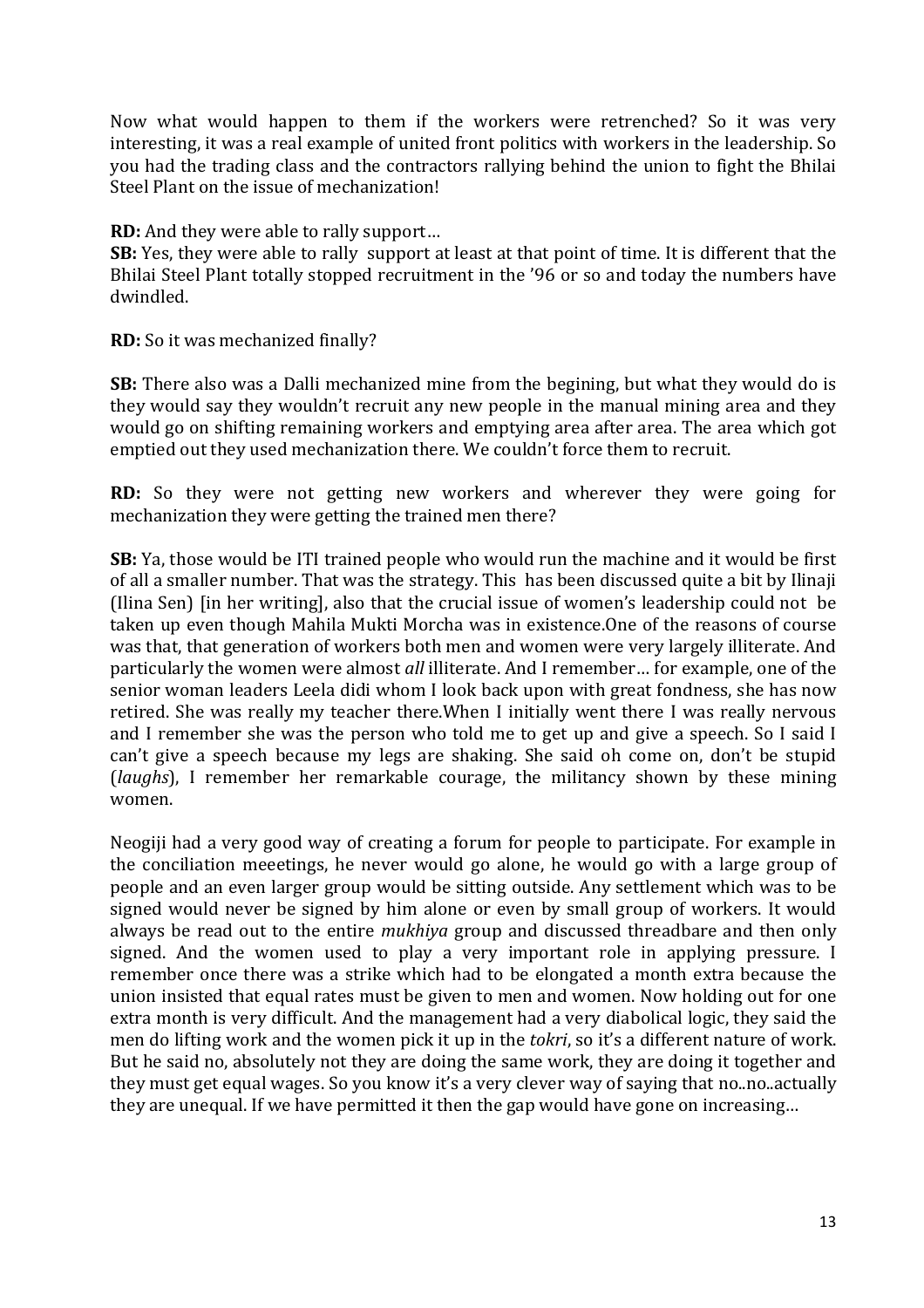**RD:** But vision-wise you lose out because this is the politics that proclaims that men and women's work would be...

**SB:** Would be different, or men's work is more highly valued.

**RD:** So this is the setting in which you went to Chhattisgarh, what did you do and how did you fit in?

**SB:** Fit in there? Before that I want to give a small example about Leeladidi. You see at that time there were trade union cooperatives. There was a decision that there will be no more contractors, there will be cooperatives. Now there was a possibility that the union cooperatives might be managed by unscrupulous men, so Neogiji had an idea that the cooperatives must be headed by women, now the difficulty was all the women were illiterate. So Leeladidi described how he insisted that it will only be women and she was elected to be one of the leaders and she said that she was so nervous because the cheques...lakhs of money had to be disbursed, there were accounts and she was terrified, I can't read [she said]. So everyday she used to go to his house early in the morning and say "please release me from this. I can struggle, I can go in and shout slogans, I can fight, I can do everything but I can't do this". Then he would say "No...you have to come into the leadership, you keep somebody who can read, your daughter, your son can help you, so and so in the union can help you, but you must do this". And she said, he would be very persuasive and say, "Ok achha one more week..one more week" and he kept on pushing it, until she became comfortable with the idea. So in a sense you know he used his authority and probably had it not been throwing his entire weight behind the proposal of keeping the women there, he might not have been able to get through with it. Because many people would say oh she's not competent and so on. So when I went there...

**RD:** You come back to the Mahila Mukti Morcha?

**SB:** Yes...yes. When I went there basically....I went initially to teach.

**RD:** That was your dream also...

**SB:** Yes, my dream also, but actually you see, one great advantage we had at that time was, that there were no NGOs (laughs). So we either had to have a career - a regular career; or you had to just plunge into the people's movement. *Main to shuru mein bachcho ko waha* (initially with the children,  $I_{n}$ ) I would sort of take extra classes sort of thing for the children who were giving board exams.

**RD:** You went to Chhattisgarh alone?

**SB:** No I didn't go alone. I went with another friend, whom I married later, now we are separated.

**RD:** He also went to teach?

**SB:** He went to become a health worker. And he also worked in the hospital for a little while and then both of us then moved to the trade union. Initially I remember facing that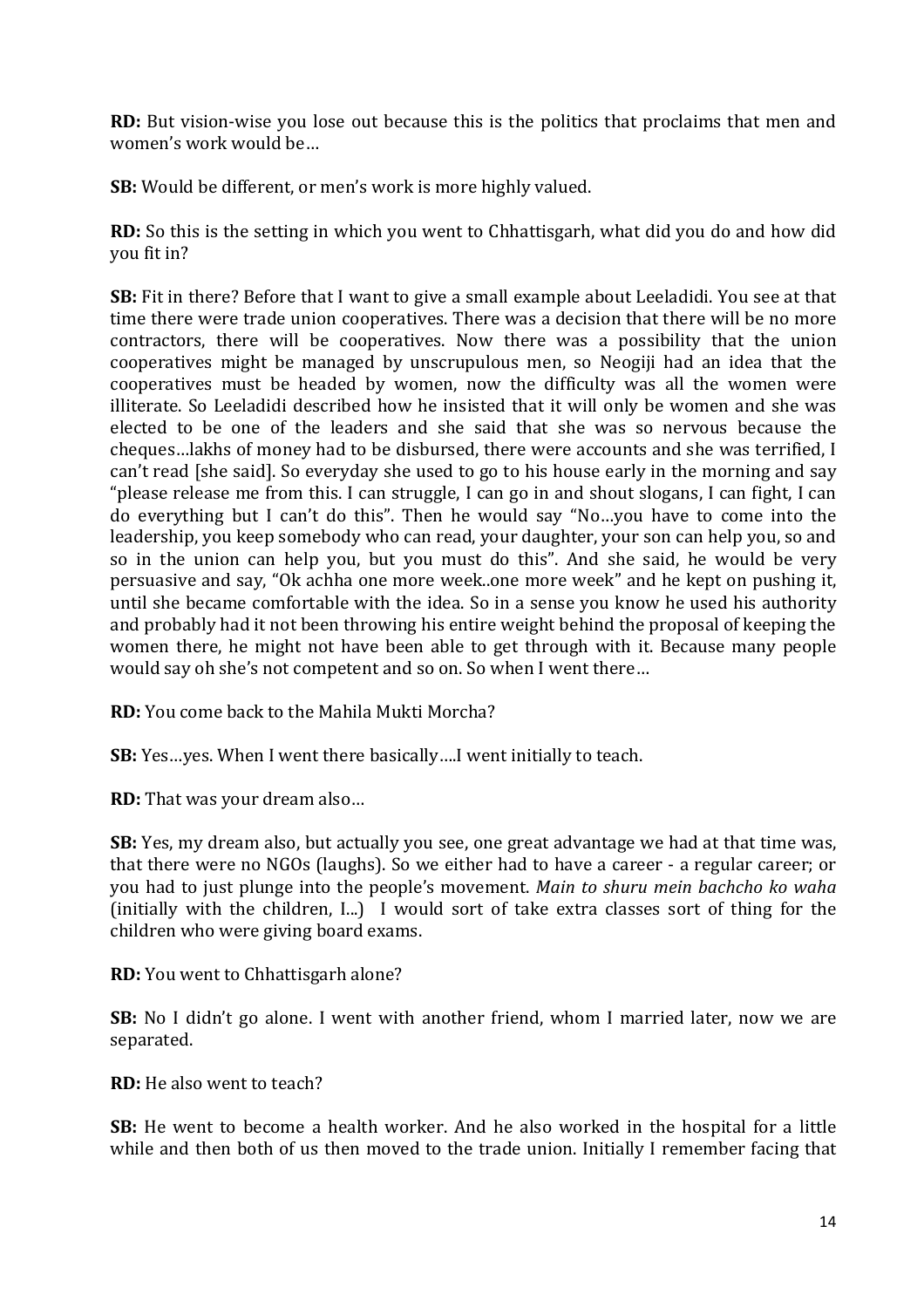problem which my mother said, about not having an identity, that is really very serious. Unless an organization makes up its mind to give its women leaders a level playing field, there will be many things which will be difficult for them to do. Like if I am a trade union leader, a woman trade union leader, and an emergency happened somewhere, I cannot just at 11.30 in the night get a motorcycle and go to the jail. That means somebody is to appreciate this problem of mine. So either I need somebody to help me to do that, or somebody to take me, or somebody to still think that it's important enough for me to go there. So usually what will happen is, somebody else will do the job; it has to be recognized and you have to make up for it, you have to be proactive in ensuring that their participation is not reduced due to that reason. See, a man will pick a motorcycle and go somewhere.

For example this Leeladidi, when we used to go to her house, her husband used to make the tea and this respect which has come from him and the ease with which he could take it and the ease with which the rest of the family did it. I think this would not have happened in the middle class but that space has to be created. So that you know she would talk to you...he would not talk to you...she would talk to you and he would take it in a very easy manner that obviously they have come to talk to her, so I better cook (laughs) or better look after the children or do whatever is to be done. But that space is to be created *naa*.

**RD:** And other women won't even have, like you said, you have come from a background with so many opportunities and exposures, most women would be even afraid to think that you know, they can go beyond that *laxmanrekha*…

**SB:** For example, I remember there was another woman leader with us, a very strong lady but whose husband used to really torture her. And I remember we used to go as a group always to drop her home. We would let her go inside the house and we would wait another 10-15 minutes and make sure that there was peace inside before we came away. So sensitivity to this has to be there and then the union has to be involved. Because you see, sometimes there were difficult situations also. A woman cannot be given freedom in parts. If she gets freedom, she gets total freedom. If she starts getting involved in trade union activities, it might be that she would like to break out of the relationship of marriage, it might be very oppressive, she might find somebody else. Now that is a very complicated question for a union to deal with and it almost always happened *(laughs)*. Actually it happens with men also, but that is considered as a secondary part of their life, so they dont bother about it. But about the women there will be complaints…see her house has been broken up because of the union activities or may be the husband will come or somebody will come to complain and say don't take her, she is out all night, she goes here and she goes there, How does the union deal with such moral questions when they are posed. Now that is another place where Neogiji was very strict.

**RD:** How did the union deal with such question?

**SB:** Ya ... actually ... I remember there was a young leader of Bhilai who had a oppressive marriage and she did want to break out of it and when she became involved in the union, she was a marvelous leader, it was visible that she was getting along with someone else and she was breaking out. So some of the very really nasty gossipy type of other women came to me and said, see that one is doing like this, and see our whole *mahila* organization would get spoiled and our husbands will not allow us to go and all that. So I was really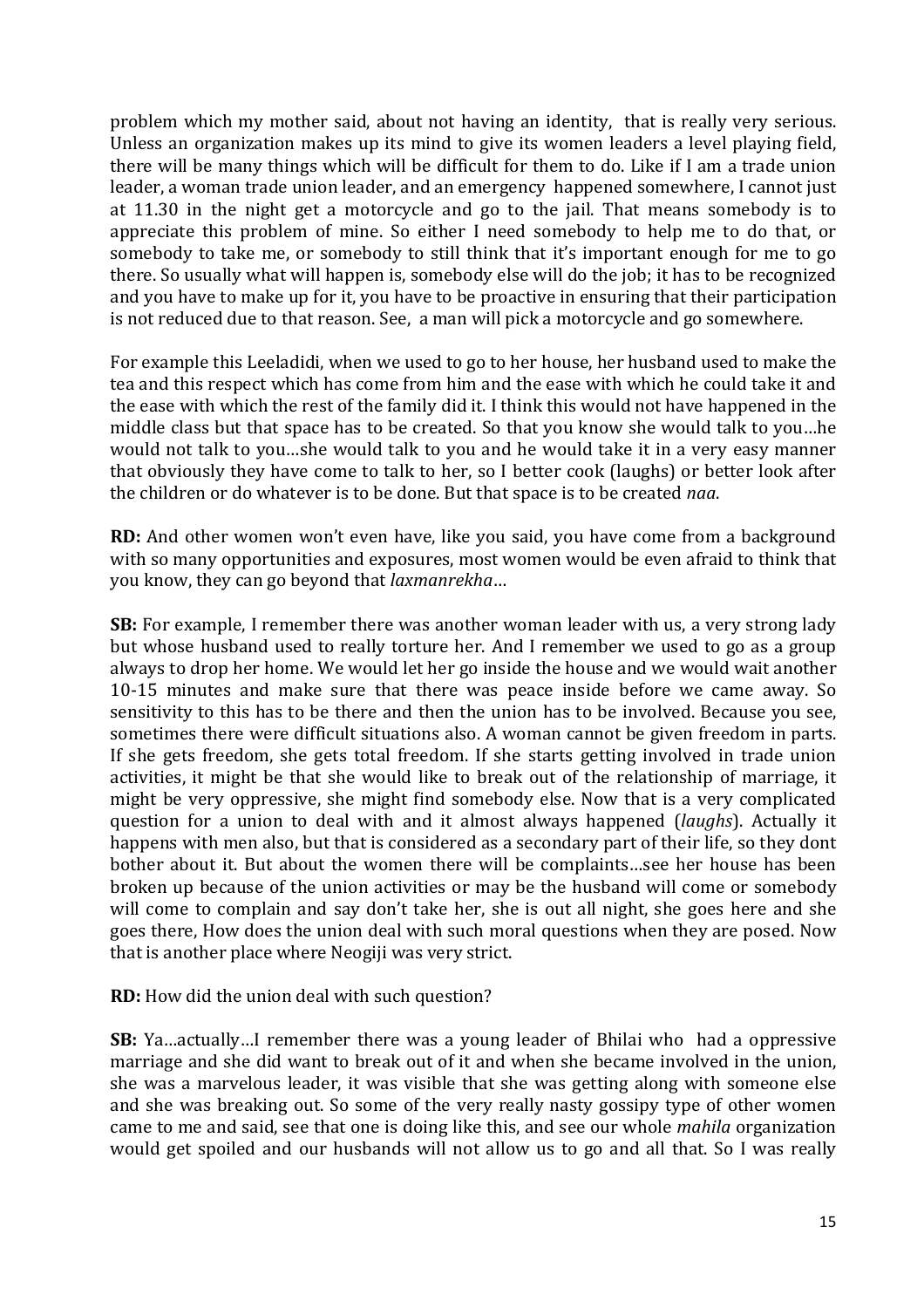worried. I could see it happening and I was not clear what to do so I discussed this with Neogiji. So Neogiji said, look here, about that issue you talk to her separately, only to say, that we won't allow this to come in the way of your independence, try to stand on your own feet before you make another relationship the base, but you talk about this privately. As far as our public stand is concerned we are not bothered whether she has three lovers or four boyfriends. And we will continue to project her as a leader, we are not going to project her any less because she is portrayed as immoral. I think that was an important.

**RD:** What was the private conversation?

**SB:** Private conversation was to tell her that if you weaken yourself by making this the main issue, then you would be attacked in this way, so why dont you first concentrate on building up your own self, and as it happened it was prophetic. Because if that relationship hadn't become more important she wouldn't have had to run away.She had to leave the movement altogether and later on I heard that that was also an unhappy marriage which was bound to be, bound to be, there is nothing surprising about it (*laughs*). At least here in the movement there was a scope for her to do something else, be something else but she was not able to give priority to it. So initially not having a role was very difficult.

**RD:** The union must be teetering at that time, not knowing what to do with such people?

**SB:** You see the thing was that it was a matter of principle, because the union had an understanding that middle class people should submit to the union leadership, which I think in the long run was very good for us. Because for people who came from the middle class we were not looked upon as leaders, we were looked upon as workers like everybody else. And that was important. Because primarily it was the people from working class backgrounds who were going to have the say. The other thing was we lived absolutely like the workers lived so this whole process was actually humbling, and declassing and getting used to living in the working class. Actually it was not very physically difficult. Some parts were horrible, the most difficult thing was to go to the fields (*laughs*) to the toilet in the fields. Particularly, when the pigs are around...so you have to take a stick to whisk away the pigs. So that was a difficult thing. The other difficult thing was something like…you know...suddenly you feel like reading P.G. Wodehouse...

**RD:** Did you miss any of that?

**SB:** I missed it for a little bit but not so much a question of material comfort. I think if you come at an early age that is really the least of the problems. You know you adjust with all those [material] things. The more important thing was to make friends.

**RD:** How old were you?

**SB:** 86? so twenty five. Half my life I spent there, I am fifty now...I went when I was 25. See the more important thing is to make, being able to make friends. Because you see that is what sustains you. And one thing that I realized very early on, that is something also nice about the union and Mukti Morcha because it was like a family, so you participate in births and deaths and marriages and festivals It is like one big family. So you also get integrated into the life like that. So I made friends.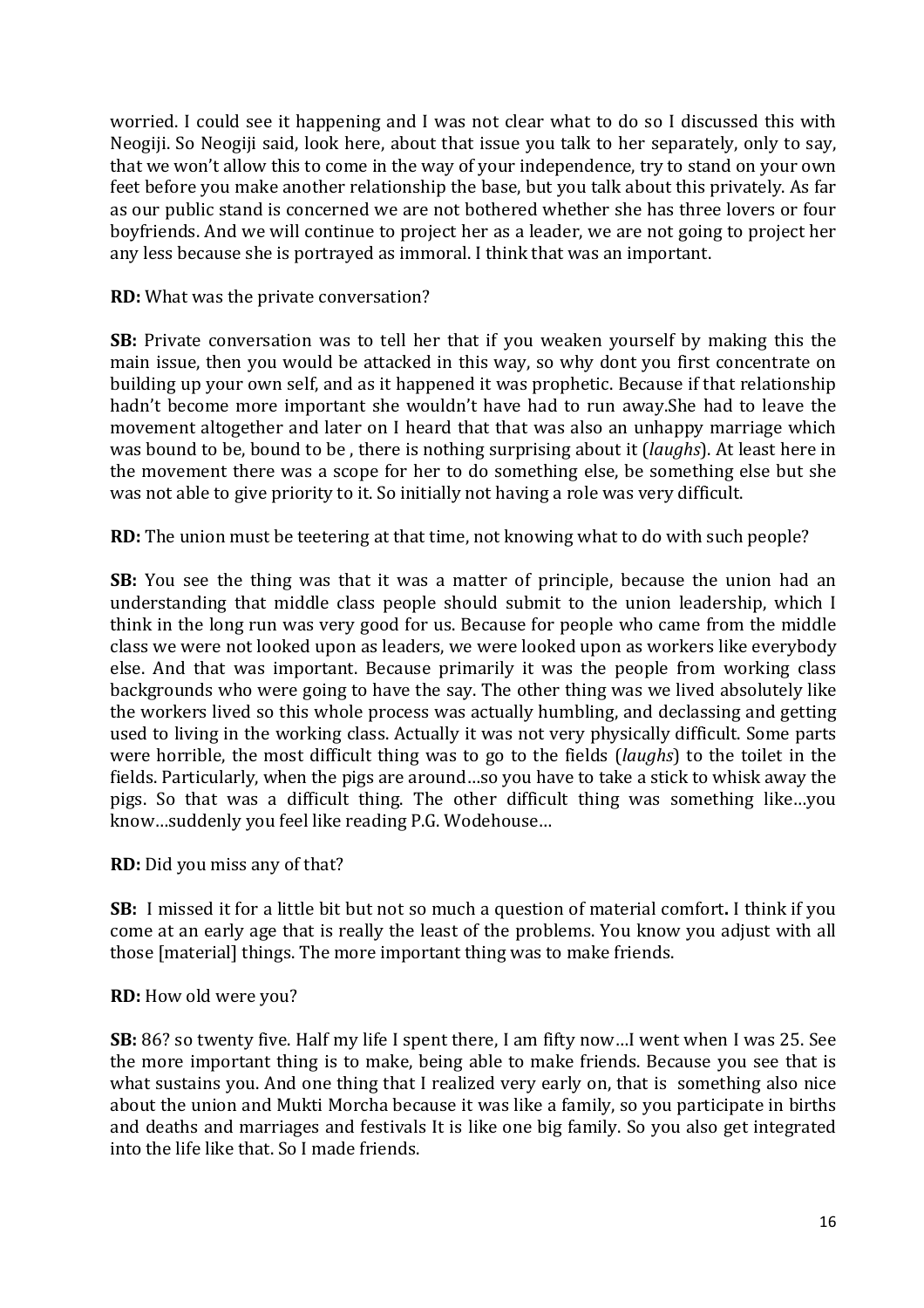**RD:** And your friend who went with you was he a good support at that juncture?

**SB**: He actually was pushed into, sort of, taking a more leadership sort of role. He was a support but I found it more difficult because there was no carved out niche ready there. There were so many things which he needed to do people had a need for it and he would be asked to do it but many times for example in the office. I would be sitting there I would not be going out so I would just start sweeping the floor or cooking something and then Neogiji would say, no no no no...don't cook, don't cook, don't do this. He didn't want me to be stereotyped in those roles. I would say let me do something at least, I can do something (*laughs*). So I remember once I was getting very crabby and fidgety so I think he realized it and he said, look here, you have come here to work...right? So there is no dearth of work, let me give you some work to do, I remember that was the time when the Bhilai strike just started.

# **RD:** Which year?

**SB:** That was '91. just before he died actually August '91. He was killed in September. So he said ok *thik hain*, a new [academic] year is starting and the workers have been on strike for one vear, the children have to go to school. Normally the union was self-sustaining but for this, the education of the children, a striking workers' children's education fund was created because Neogiji's understanding, which I very much agree with, is what are the things which break a strike - one thing is illnesses, second thing is legal cases and the third thing is when a kid cant go to school. So his understanding was if these three things are taken care of, other things people will somehow manage. He felt very strongly about this. So, he said ok *thik hain* you have to now go around and list out all the children, which classes they are in, how many books we need of which class, what are the uniforms we need and I remember 15<sup>th</sup> August is the time when in all the government schools, students wear their uniforms, new uniforms and go, so just before  $15<sup>th</sup>$  August we had to get all ready. So there was a whole *pandal* with sewing machines whirring away and my job was to go and get all the books. I remember I got so engrossed in it and he said, see now, you are not waiting for anybody to come home. Somebody else will be waiting for you to come home *(laughs)*. So there was space, he did try to create space. But it was an uphill task because everybody was not equally sensitive like that. In fact many people would be little resentful or they saw my role as very limited, that ok...thik hain, if she knows English, translation *kar dijiye*, English to...

**RD:** But you were wanting to do more than that?

**SB:** Yes, more than that. But I remember also being very much scolded by him [Neogiji] because I had a tendency to go on doing laborious kinds of work. So he said, see don't only do your work, you also have to think, give yourself time to think... (*laughs*).

**RD:** So, we were talking about your involvement, the strike and also your work with the children, their education and all, as you rightly said that Neogiji has pointed out that it was one thing which the workers.....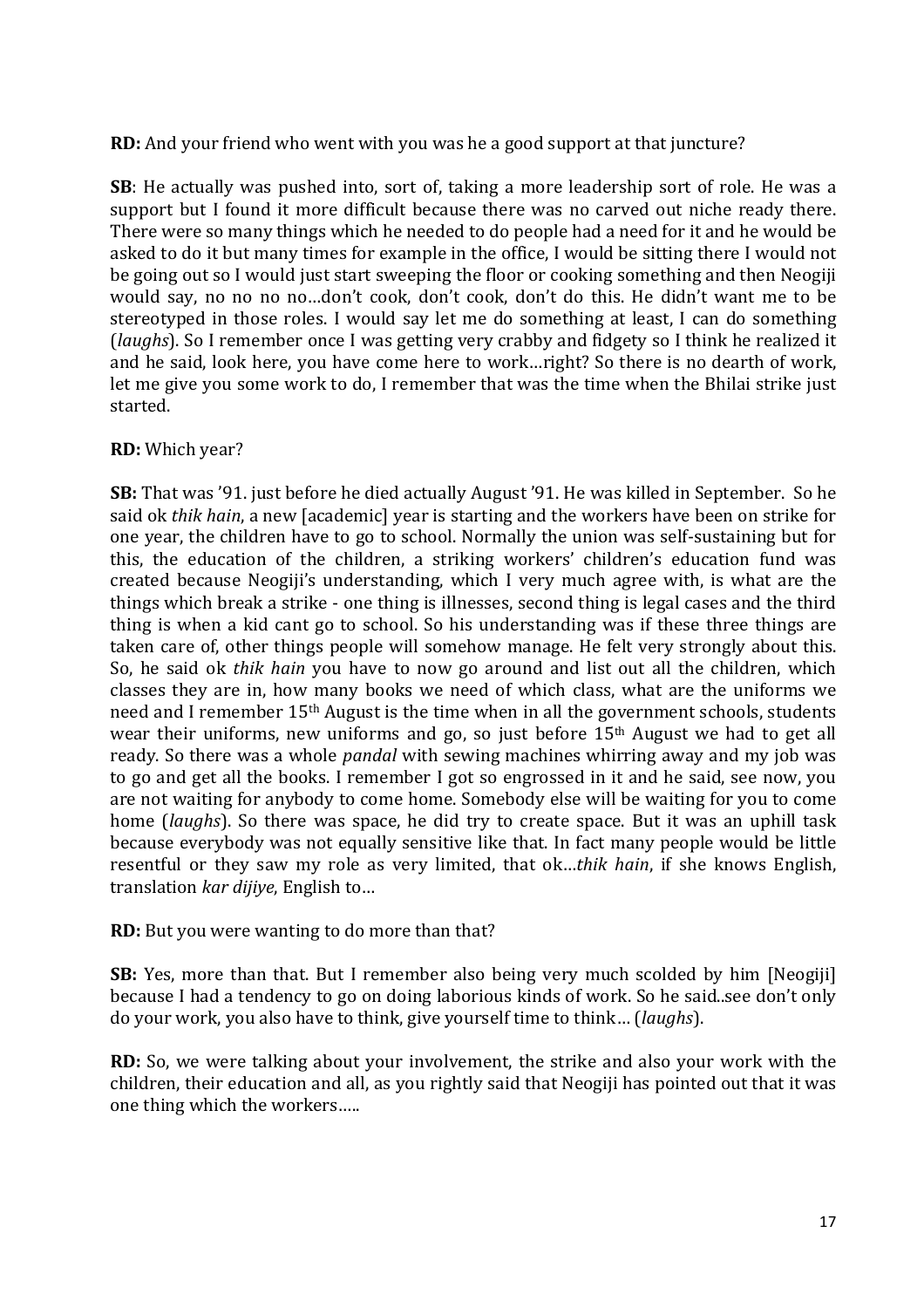**SB:** Because it's a question of the future, the next generation would also be in the same [situation]. Its such a different thing than what is said about the attitude to child labour, "look at these insensitive people who send their children off to do child labour", not appreciating at all the lengths to which working class parents would go to actually to try to save their children from this kind of a difficult life.

# **RD:** That was in '91?

**SB:** Yes. Well actually there was a tougher struggle after that, because these incidents which I am telling you, I am telling you about a movement which was at its peak when Neogiji was alive. And then of course there was a huge repression. Neogiji was assassinated in '91. In '92 there was police firing in which 17 workers were killed in Bhilai. That was after Neogiji was murdered on  $28<sup>th</sup>$  September 1991, and this was  $1<sup>st</sup>$  July 1992. So many cases, there were hundreds of workers in jail, the leaders were in jail, the last batch of leaders to come out of jail was 17 months later. So people were in jail for a long time.

# **RD:** What kind of cases on the workers?

**SB:** Oh...actually you see what had happened in Bhilai was that, the contract workers of sixteen factories belonging to five different industrial groups had just come out and basically they got organized, and were demanding things for which you really did not need to have a demand charter at all. Eight hours of work, minimum wages, wage slip and attendance card, medical facilities, leave, everything which is already in the law from 1948 onwards. But the fact of them getting organized in those private industries of Bhilai [was intolerable]. Look at the ferocity of the attack, whereas Neogiji had been organizing in the public sector from 1977 to say 1989.

# **RD:** Was he a worker himself?

**SB:** Yes, he was a worker. He actually began as a worker in the Bhilai Steel Plant in the early '70s, or late '60s. Actually he was thrown out because he led the one and only strike in Bhilai Steel Plant. There was no strike ever since. And after that ...that was the period post the Naxalite Movement also, its interesting that though he did go to a large extent along with Marxist Leninist thinking but he had a major difference at that time on the issue of mass movements and mass organizations. He did not agree that all mass movements and mass organizations are revisionist. He stood firmly on this, this is very important. And then he basically was thrown out of his job. He roamed around the whole of Chhattisgarh selling goats and selling cloth, and fishing, and settling down here and there, and then finally he settled down in the Danitola contract mine, where he worked, first as a worker and then as a *munshi*. He also married his wife, a tribal lady Asha Neogi over there. And he was put in jail in the Emergency and when he came out in '77 that was exactly the time when the CMSS [Chhattisgarh Mines Shramik Sangh] was forming and he was called by the workers...

**RD:** So it was not that he initiated...

**SB:** No... he didn't initiate the struggle which gave birth to CMSS. Of course that name and that union was registered after his coming. There was a huge strike. The workers had spontaneously moved out of the INTUC and AITUC unions. And this they had done was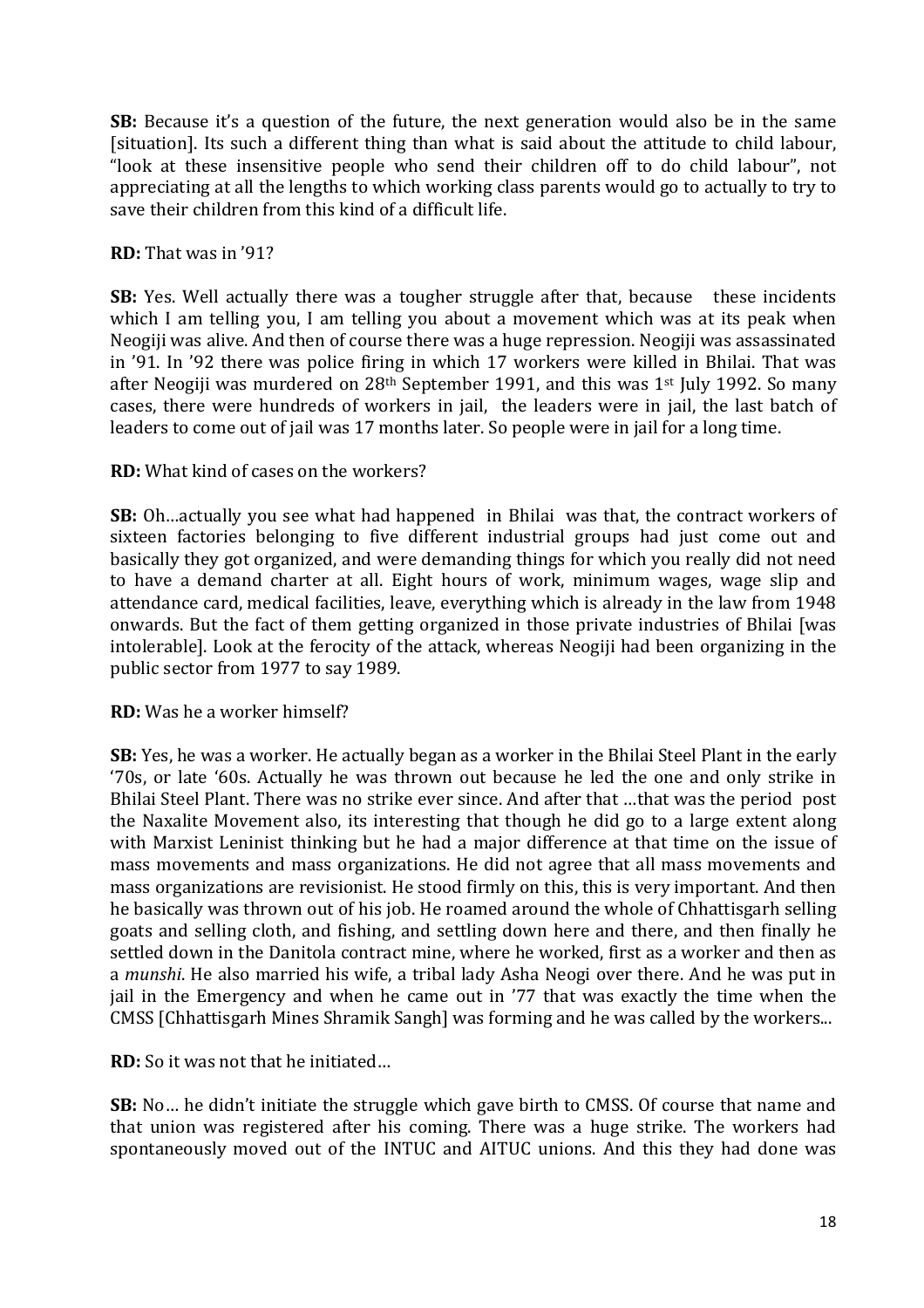because of the discrimination between the permanent workers and contract workers. Their struggle was for something very minimal like bamboo sticks to repair their houses before the monsoon rain. [The old union leaders told them], "bonus wonus ka kuch sawal hi nahi (there was no question of bonus) *yeh tha ki* (it was like) when an elephant will have five legs then you will get your bonus". So in fact when they got their bonus, they took out a *julus* with an elephant with five legs (*laughs*). So basically it was a revolt, a revolt from below of the contract workers from the official trade union and they formed this new trade union. And they got this young and very honest trade union leader from Danitola. which was not very far away, to come and lead them. And that was how he [Neogi] started [CMSS].

**RD:** So to come back to '91 and to see your trajectory, then from there how did you go on?

**SB:** Actually until the Bhilai movement started, I was doing odd work in the union office, helping out and so on. When the Bhilai movement started, around '89-90 or so, we had already shifted to Bhilai and in Bhilai I had a more active role.

#### **RD:** Where were you earlier?

**SB:** Dalli Rajhara. Actually the Bhilai movement was really like a storm, I mean with thousands of workers coming to join the union. Four thousand workers, more than four thousand workers, were thrown out of work. So there was a huge strike and that went on. The employers refused to negotiate and they murdered Neogiji and this huge strike was going on. You can just imagine four thousand people and their families camping in the open. A round of negotiation happened but they reneged on the negotiation, and then people sat on the railway tracks and there was police firing. So in all that period we were getting involved.

And I remember one thing...see in my earlier days I used to wear shirt and pants in IIT. And I switched to *salwar kurta* when I thought *ki nahi nahi* (no, no) I have to go and work with the people so I must wear *salwar kurta*. And I remember that day when the police firing took place, and I was rushing around to the hospitals and *thanas* and here and there, I was such a visible [recognisable] character because I was so different just because I was wearing *salwar kurta*. That was the day I first wore a sari and after that I have never gone back. So basically we had to learn to cope with all these things. Rushing round to the hospital, dealing with the kids that was also my first experience of dealing with the legal system, because being an educated person I had to handle all those cases, going to the lawyers and finally my comrades told me that look you take such a lot of trouble and try to brief those lawyers, and then they get corrupted and get retained by the other side, so why don't you just become a lawyer and it will be useful for us. So at the age of forty I became a lawyer later, much later in 2000.

**RD:** You started studying law?

**SB:** Ya that was when I adopted my daughter and I had to be at home for a little bit. So this is the period when I just finished off with my law [studies].

**RD:** Were you a single mother when you adopted her?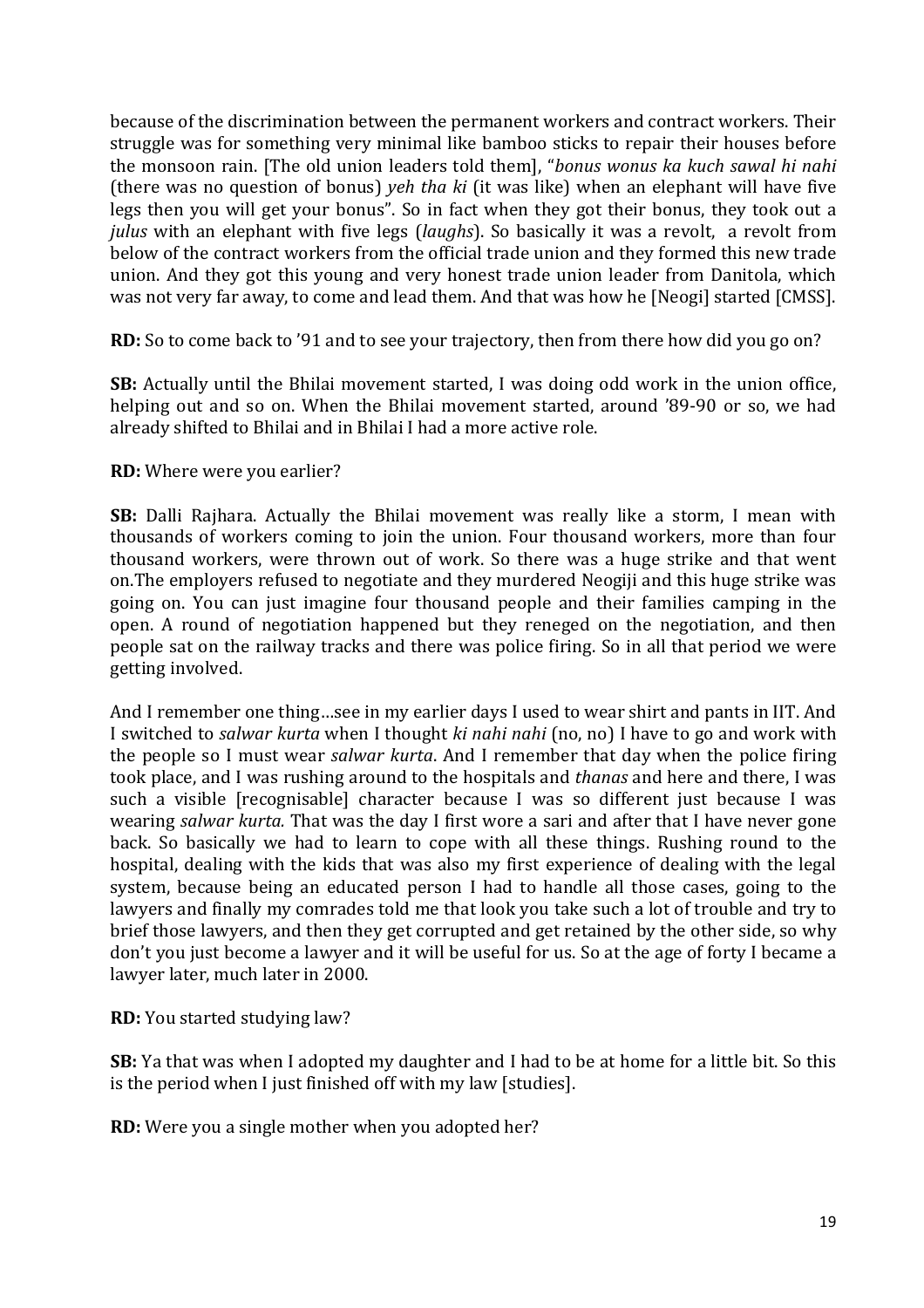**SB:** No, not at that time. I have been separated from my husband for five years. **RD:** He is not the person who came with you?

**SB:** Yes, yes he is the person. I was married once before that also. I have been married twice actually.

**RD:** That was divorce and then you married another comrade, and he was also a union worker?

**SB:** Ya ... we went together from Delhi to Dalli Rajhara, now we have been separated for five years. But fortunately, very interestingly there has not been ugliness or bitterness in either of the separations, and fundamentally what I have noticed is that my main reason has been less personal and always more political. For these choices, life choices basically which decided how that went.

**RD:** How did you manage? Usually separation and divorce end up with lot of bitterness. And you yourself as a lawyer started with saying retribution *bahut hota hain*.

**SB:** I don't know whether it is a wrong generalization I think it's because of "walking on two legs" and both are important.You have to work on both the legs - love and work. What I found in both the relationships were the differences which were there. Personally, both these men were exceptionally nice people as compared to people outside, both of them were political and obviously had greater sensitivity, but still those difficulties remain, the division of labour, whether it is the attitudes to things, whether it is the way other people take you, so those things are bound to remain. And in both cases I used to fight all the time. In the first case I think I was much younger and little more subdued, in the second case I used to be fighting all the time. I think what kept us together was the larger picture and I think that's very important. That if it is only the relationship, then it will be very difficult for any relationship to survive; and I think it is also the fact that your companion is walking on the same road which is very important. And if there is an understanding in that, I would find a lot of commonalities, even though there would be fierce fights on silly personal things. Not silly, it is actually an assertion, on how to bring up the child and so many things. There would be so many of differences (laughs) which I think are bound to be, but on many things, because you have chosen a way of life together, If there's a difference in that then I would find it difficult to sustain.

**RD:** But do you think that politically somehow you have a lot of respect for your partner?

# **SB:** Yes

**RD:** So with that you could not overcome the personal obstacles in every relationship?

**SB:** No, that's what I am saying. The overcoming was because you had something which you shared as a common vision, but the struggle is part of the relationship, and how sensitively and also dignifiedly you are carrying out the struggle. One cannot wish away the struggle, the struggle is going to be there, I am sorry. You know, the whole issue of division of labour, who is going to cook and who is going to tidy up the house, and whose duty is in looking after a child, and particularly more so in a context where there is social movement,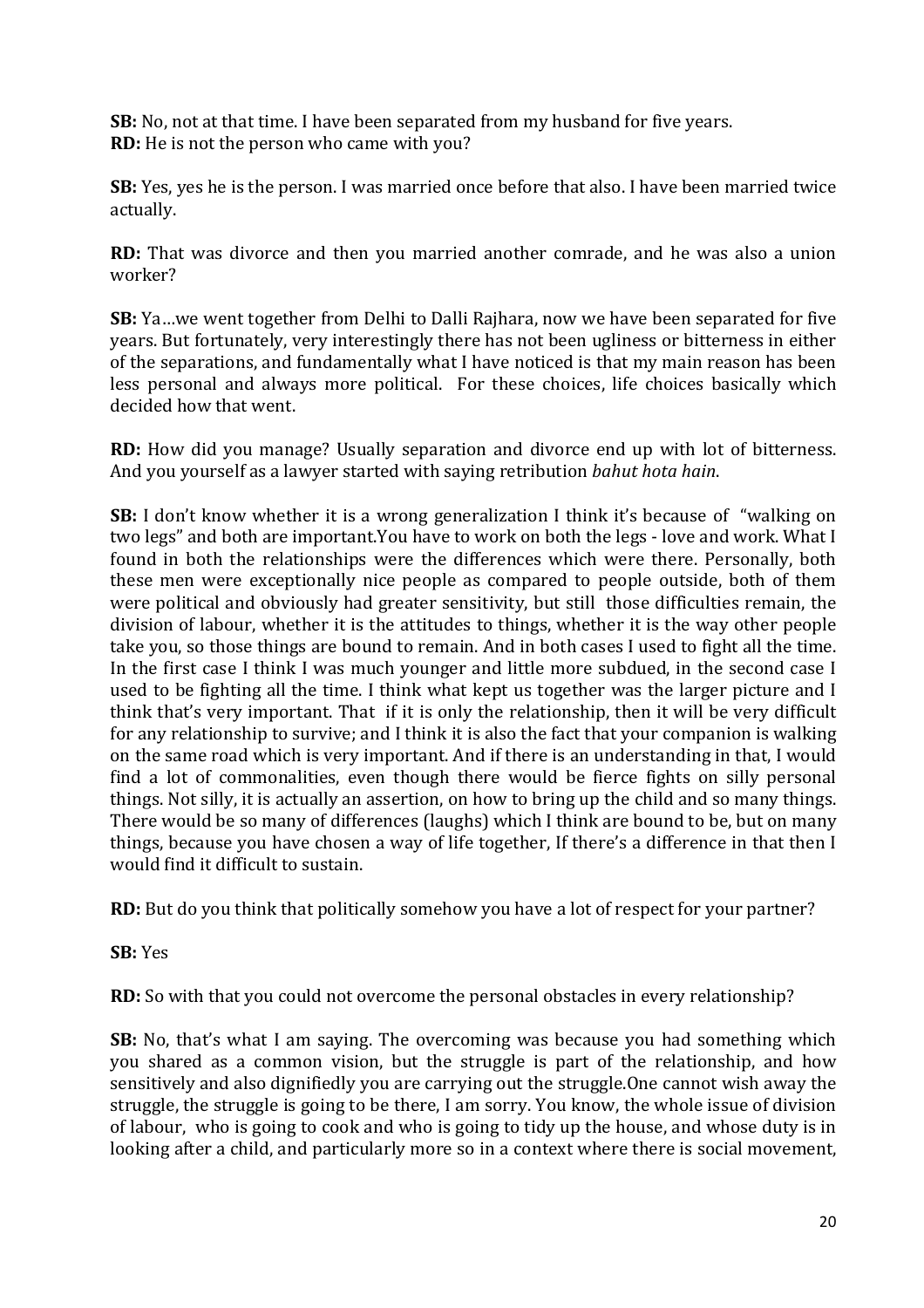there is expectation, huge expectations and pressure from the outside, so many other things. So I think that struggle is a part of the relationship. That cannot be done away with. It is solely the question of how you conduct this struggle. And as long it doesn't become so bad [that] you can't see the other persons point of view at all, and become very acrimonious.

#### **RD:** Was it tough bringing up a child?

**SB:** Actually my daughter whom we adopted, it wasn't single handed, but it has been tough being a mother who is always out and not just a ten to four or Monday to Friday working mother, naa? It's twenty four hours and three sixty five days working mother. Many things which I would have liked to do if I had much more time, I would have liked to spend with my daughter, not being able to do it. And many times I do suffer feelings of guilt, very strong feelings of guilt and that is a time I think about my mother. I think about her and say, ok, even I used to crib like my daughter is cribbing today, but today in hindsight I think she gave me more than she took away from me. I mean if she was a regular mother, who was always there, you know *garam garam dal bhaat*, I would not have been what I am today.

#### **RD:** How did Krishna take to your growing and also your break up with your partners?

**SB:** She was very concerned. She told me many times that living alone is a very tough thing and you have to think about it very carefully, she was always concerned. And I think one time before either of these marriages I was also deeply involved with somebody for a little bit and what used to hurt her was that it was not shared and it came from some third person that was very difficult. But see there are times when it's very difficult to share, and I think we need to be given a little bit space to commit some mistakes also (laughs). But ya she was very worried about it. The beautiful thing is, right in the end, she actually accepted my doing all this. She was in her last days when she was ill, and we had a very strange relationship. Because you see she used to feel very strongly that I need an identity and I was a very capable person intellectually and otherwise. She was quite concerned, "is she making best use of her talent, maybe she will regret it later, then it will be too late" and all that. That is also the time when she felt very ill. I was very resentful, because then when she would tell me all these things, I would feel, "look here, if you want me to stay with you, why don't you simply say 'stay with me'. Make a demand on me that you stay with me and don't give all the rubbish about 'you know you must have an identity, then you must do this, you must do that" So I interpreted it as basically her justification of her wanting to keep me with her. Which was unfair on my part. I mean it did come like a pressure of that nature. and you see in the last stage she had a brain tumour, she was very ill, and in fact the day Neogiji was murdered, I happened to be in Delhi that day. I had come away because she had an operation. In fact I lost Neogiji and my mother within a few months  $28<sup>th</sup>$  September 1991 and  $8<sup>th</sup>$  March 1992, so it was like losing your father and mother - everybody at the same time. So she was very ill that day and I got the phone at six o'clock in the morning, "He has been killed". I was just shattered. So I immediately called some friends of mine and was discussing with them in the next room. She called me, she said what has happened? I said this has happened. She said then you must go, immediately.

She could hardly see then, because the tumour was pressing on her optic nerve and we didn't know about it, so she couldn't see and we were getting her eyes checked. And it was no help getting her eyes checked. See, it was very strange. She had an operation and when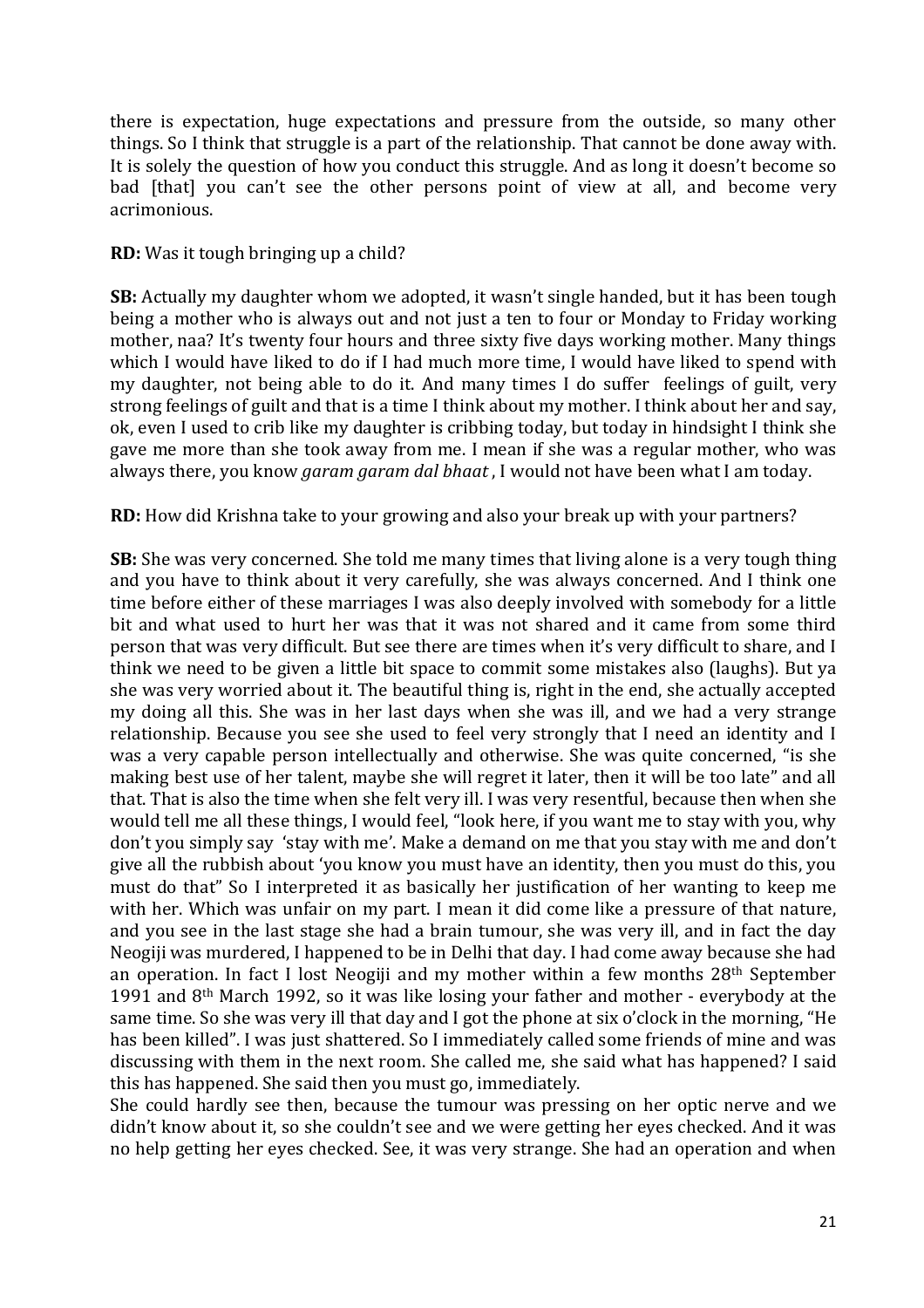the operation was over the doctor called me to say that I have some bad news to give you. So I thought he wanted to say [there was] malignancy. He said, "What we have removed that has no tumour in it". I said "What does that mean?" He said "either the tumour was not there or it was not a tumour at all, it was may be some dead tissue, some infection or something". But it was a tumour and the tumour was still there. Though I don't regret it because if he had dug around too much then probably she would have been a vegetable, so may be it was for the best. So I said, "how can I leave you in this condition", so she said "see what is the point of you not going there now. If you are with them then you must be with them in this time of crisis."

**RD:** Then she heard about Neogiji....

**SB:** Yes. So I went. And in fact I just came back maybe in February and she passed away in March. And at that time she had started to understand because that was just the time of Liberalization [policies] and she used to watch Manmohan Singh and say, "What is this happening, what are they doing"? And then one day she told me that "maybe you people are right. What can we do? We can only write but nobody listens to us but may be you are doing the right thing. It's only on the ground that people can struggle it, fight it." Then one day I remember, she was sitting at home, I was getting ready to go somewhere. So she said where are you going? I said PUDR [People's Union for Democratic Rights] is having [observing] ten years of PUDR, so I am going for the meeting. So she said "Can anybody go to the meeting"? I said "ya, sure" so...she said, "can I also go"? I said "of course, they will be so happy to see you." So I got an auto and of course she went and Randhir Singh and Manoranjan Mohanty and all the people she knew were there and they said *arre* Krishna, after so many years you are coming back to all these things, you had become an academic! Then she came back and said "I think you are right, you have taken the right choice". So I am happy that at the end she had accepted it.

**RD:** There was some kind of a closure?

**SB:** Actually our role was almost reversed. She was like my daughter and I was like her mother at the end (laughs) because I had to look after her. In that period again it was very difficult because she was so well entrenched in her own life I couldn't dislocate her but I couldn't have carried on my life from Delhi, I wanted to go to Bhilai. If there was an option of maybe having a place in Bhilai then where would she make friends be, how would she manage, she was too independent so it was you know, a difficult thing for me. But I am happy that at the end she accepted it. Similarly, I think that at the moment with my daughter and I are going through a very difficult phase, she is 15, you can imagine. Tough time. I basically feel that she has to make her own choices. I feel that its unfortunate she is been studying in government schools all through because we live on union budget. Besides it's a culture in our union, all the *karyakartas* live in the similar way. But for her, she doesn't have the normal kind of family, normal kind of this so sometimes I do feel the least she could get is more time. But well it is difficult...not very possible.

**RD:** When you say that you finished doing law by 2000, were you less involved in teaching and more involved in workers' movement?.

**SB:** See actually my role has been shifting. Initially from being a sort of odd job person to when I came to Bhilai, then I became more integrated into the Bhilai movement and there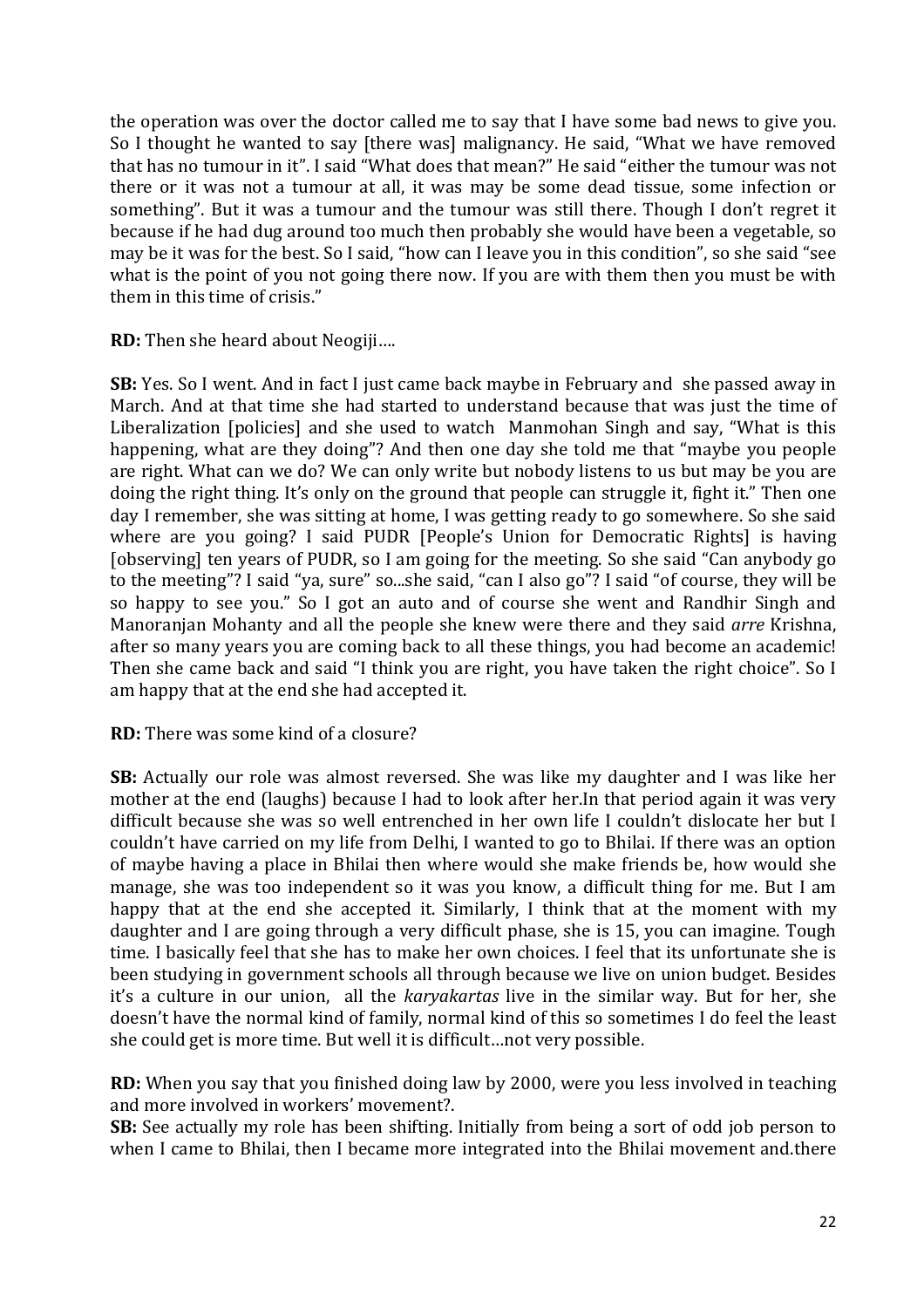was a lot of organizational work. One thing I must say that a lot of it was of actually organizing the women, both workers and wives in Bhilai, and there was a difference between the way it was in Dalli Rajhara, where there was actually a larger number of working women but who came from much more traditional backgrounds and also illiterate backgrounds. Here, for example there was one factory, Kedia Distilleries, where there were a lot of work, women working, so that meant into the trade union, there was an influx of women. So working with them was one of the important things which I did in that phase.

#### **RD:** So you were an organizer?

**SB:** Ya, ya. So, basically it was important to try to get some of these women into the leadership of the unions. See its one thing if you have a front of women but the basic decisions has to beis taken by the trade union. It's another thing for the Mahila Mukti Morcha and those women who were also women trade unionists to be part of the leadership overall. And I think in that sense, my being there and not being there was important. Because if I was not there, then probably there would not have been equal sensitivity to involving those women.

#### **RD:** So how did you go about?

**SB:** See, initially when any worker come into the movement, basically they come with economic demands but as the struggle goes on, there is a certain number of them who go beyond that, as organizers, as people who think beyond . Many of them are, usually most of them are thrown out of work, the leaders, because they are supposed to be the trouble makers so they are already out of the job. But then they become committed to the whole idea of organizing, so they become whole timers like we became whole timers.

**RD:** But if they give up their jobs how do they sustain themselves?

**SB:** Usually in these kinds of families more than one person would be working in the family. The whole timers in Bhilai were basically, not really given any salary or anything like that. In fact very minimal allowance, hardly a subsistence kind of amount. But what we used to do is to provide rice, so one thing is rice, second thing is take care of their legal cases etc., third thing is education, children getting their books and notebooks and all that every year, that is one thing that the union takes responsibility for. And all other trouble which crop up. You get a huge *bijli* bill, your *bijli* is going to be cut, then may be the union helps you out. So many of our comrades got very serious operations done. Like one person had to have a kidney removed, another person had a bypass surgery, even that the union supports, and we supported with the help of doctors etc who are also helping us and who are known to the union. Even if a person is working all their life they might not be able to get a bypass surgery done, but many of our *karyakartas*, they have been able to get it done. So basically the idea is, you tide over the difficulties but otherwise people just manage. So with those women sitting with them, discussing with them and then going along with them to organize other women, then we started organizing in two ways. **RD:** How did you get accepted?

**SB:** One thing is that I am good at language and I speak the language and I am a friendly person. I could mix very easily and after fifteen years, twenty years living along with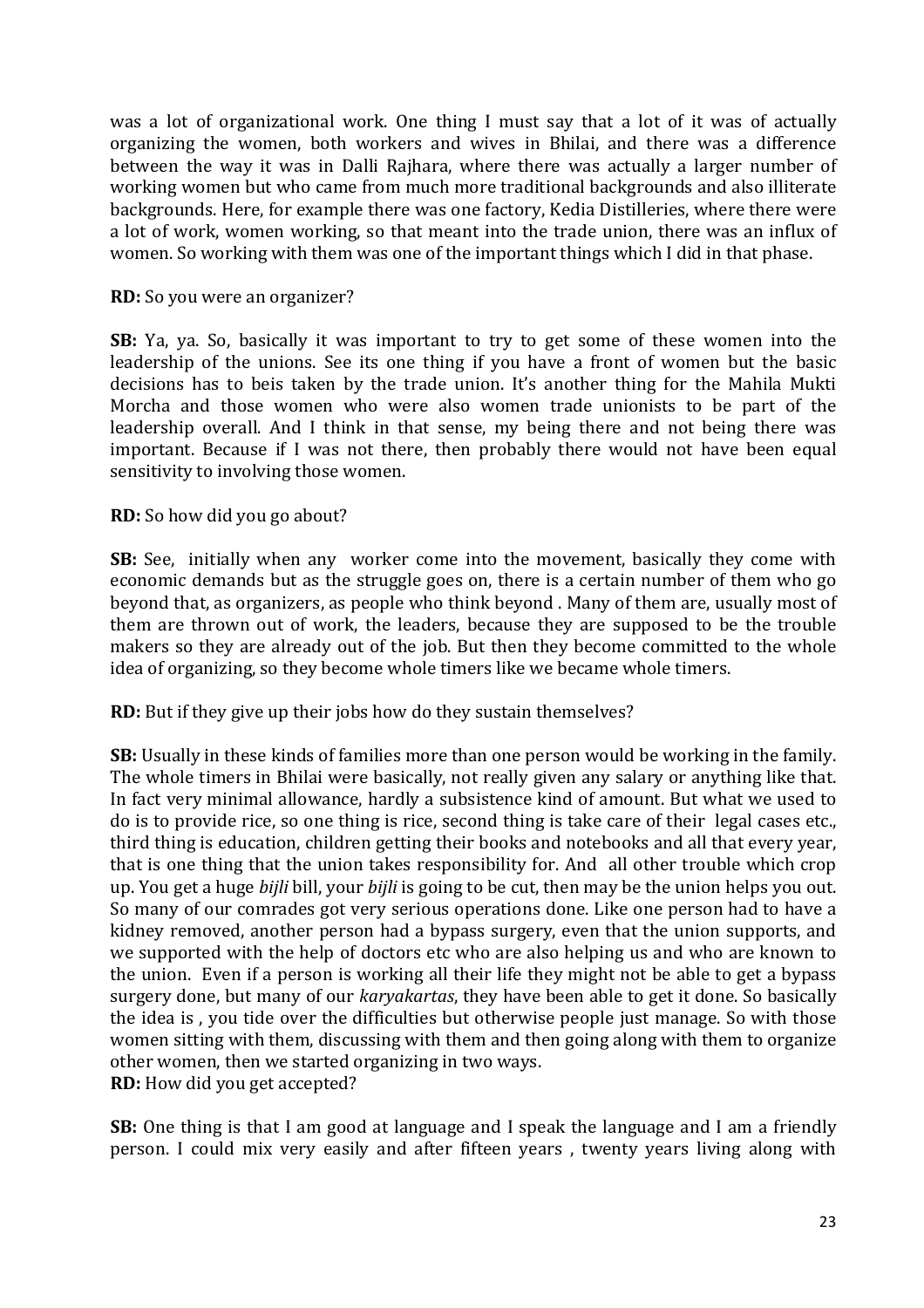workers, in the workers' bastis, then you get used to that kind of life. And one thing was, again, some of the things which Neogiji has taught us to be really very close and intimate and looking after the *karyakartas* also and always knowing what are the problems they are facing, whether it's the husbands, whether its with children's illness, whether its something else ... and particularly you see, issues of the women are very delicate because whether it a husband who is doubting her fidelity, or a problem you know that the husband is refusing to use contraception and so she is having too many babies, or too many abortions. So actually organizing means you have to get involved in all these things. So you have to have women organizers. I had of course a team with me and then we took up many issues, one of course was the trade union issue, the Kedia Distilleries workers.

**RD:** So the demands were economic.

**SB:** Ya, economic demand was they are thrown out of work and all that. But side by side there were two important issue, one was of course of alcohol and *gundagardi* and secondly was of saving the workers' *basti*. You see the problem is these workers are not even paid the minimum wage. So basically their whole existence is illegal. The houses are illegal. They take [hook] electricity from somewhere that is illegal, their entire existence is illegal and they cant help it actually. And then one fine morning you are served a notice and bulldozers come and your whole life's work of setting up one small *ihupri* somewhere has been broken down. So one thing was that the women are the ones who were in the forefront, trying to save these *jhupris*. So one thing which happened was, particularly in Raipur, but both in Bhilai and Raipur, we had organizations.In Raipur particularly we settled one whole *basti* called Mazdoor Nagar which now has something of the order of six hundred to seven hundred houses. Its literally a colony and that is on the piece of land in the middle of the industrial area and all around there are industries so they want to dump their dust there everyday it's a ongoing struggle. But they have struggled and struggled, and got electricity, got water, we run a school there, we run libraries there and the women there have got quite empowered so they also bring their problems with their husbands...

# **RD:** What's this basti?

**SB:** This *basti* is called Mazdoor Nagar, it is in Raipur, and in Bhilai also we are saving various *bastis*. There is one Sanjaynagar where recently, they got a [eviction] notice. Women have been struggling within the union too, you know, women also face certain kinds of resistance.For example if the women have to participate in our structure...One thing I must tell you here, is that, after Neogiji's murder, [over time] in different phases the organization has also disintegrated, it became different groups and our group is called Mazdoor Karyakarta Committee and it has been sort of independent for may be the last seven, eight years.

# **RD:** Independent from?

**SB:** Maane (means) the Daili Rajhara CMM and this CMM are now separate. And our understanding of that is basically that though Neogiji himself used to think very politically but somehow the politics was not shared with the second rung leadership and the absence of that made various other trends: electoralism, tailing behind the NGOs, or a bureaucratic kind of functioning, started dominating in various different branches. We have tried to make our effort to try to continue to be political. So ours is Mazdoor Karyakarta Committee,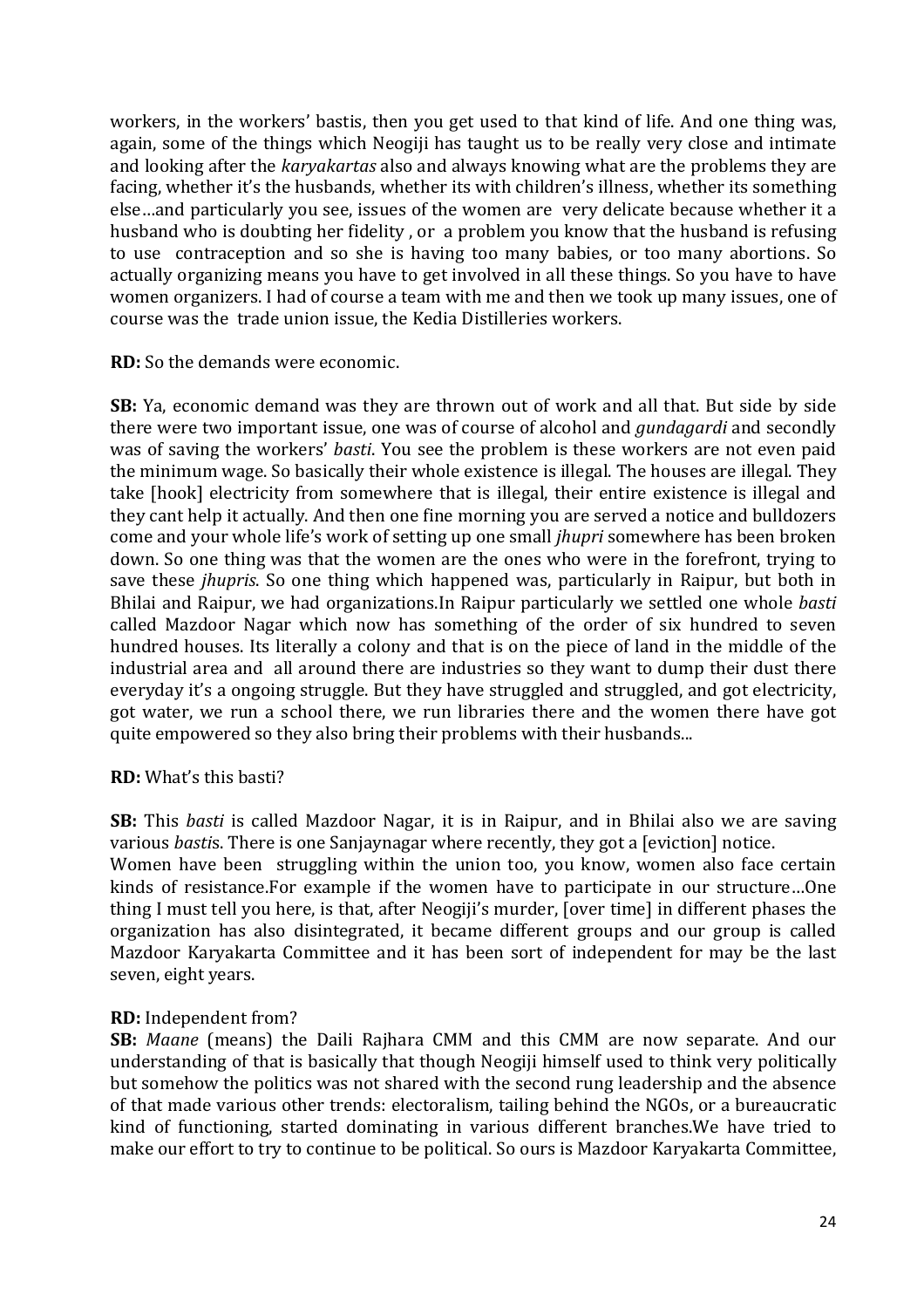this is active in Bhilai, Raipur and the cement belt of a new district which has now been formed called Balodabazaar. This is where basically cement multinationals have come in. In many of these places there is also movement of the peasants. And in all these areas the women are very active, saving the *bastis* in the anti displacement movement. And getting those kind of women in the leadership of the total movement is a very important aspect. Because women are not economistic, and also women, in the land struggle, usually don't want to give up land. They are not prepared to take compensation because they know what compensation means. Somebody is going to drink it up, or buy one motorcycle, or build one house, or marry off the daughter, finished, its all going to be over. But her idea of land, you know, is being productive, having a place, having a community, this is very precious to her. Like for example women now struggle to save Mazdur Nagar, it is also because they are empowered in Mazdur Nagar. They have a community, they have an organization, I mean if they have a problem with their husband they know where to go to. And in Mazdur Nagar, no husband can tell his wife, get out, and nobody can say that get out of my house.

**RD:** And it gives them a security...

**SB:** Ya, va so being in the movement is very important. And that is just the begining because if you want those women to participate you have to make some special arrangements, you have to take them to the meetings. You must realize the importance of that, give them space to speak. Fortunately in our leading committee for example we are three women, two of them are from working class background and myself, among the 12 total of the leading committee. So we do try, but its not always very easy.

I will give you an example, that once in Bhilai, there was one of the *mukhiyas* and we got a complaint that he used to not treat his wife well. That we had heard about but she herself could not come and she wouldn't talk about it. So it was very difficult to confront that problem. But then he had actually gone to some other women's house, troubled her, harassed her some way and she did complain. Now we decided that we are going to take up this issue. So that worker, that *mukhiya*, because those *mukhiyas* are more or less sort of elected, it's not a very formal election but basically selection of those who are the active persons. And he was very active and he had his group of the loading- unloading workers in the coal beltwagons, very militant fellow, always fighting with the management and that was a very positive part about it but this was very negative, so we said that we will take this up. Now there was a hesitancy on the part of the rest of the leadership because they felt that he might try to lead his group out of the union and that would create a problem and even the women who were there in his group, working in his group, they also said he might do that.. so they were also hesitant but we said we will still take it up. Because how can we take up the issue of harassment and molestation of women by other men, when we are not taking up the issue in our own union, then this is two facedness. It cannot be permitted. So then we had a public meeting in which he was forced to apologize and he apologized and the women spoke against him and all that. **RD:** But how is it taken by the other male workers?

**SB:** Ya, so they privately would agree, but they were hesitant because he might take his group out. Initially he did try to create some problem but then gradually [calmed down]. First of all he tried to boycott the union, then he started coming and reading a newspaper in the corner of the office, and gradually he normalized. But this had to come out as a strong message that "look here we are not going to tolerate ill treatment of women".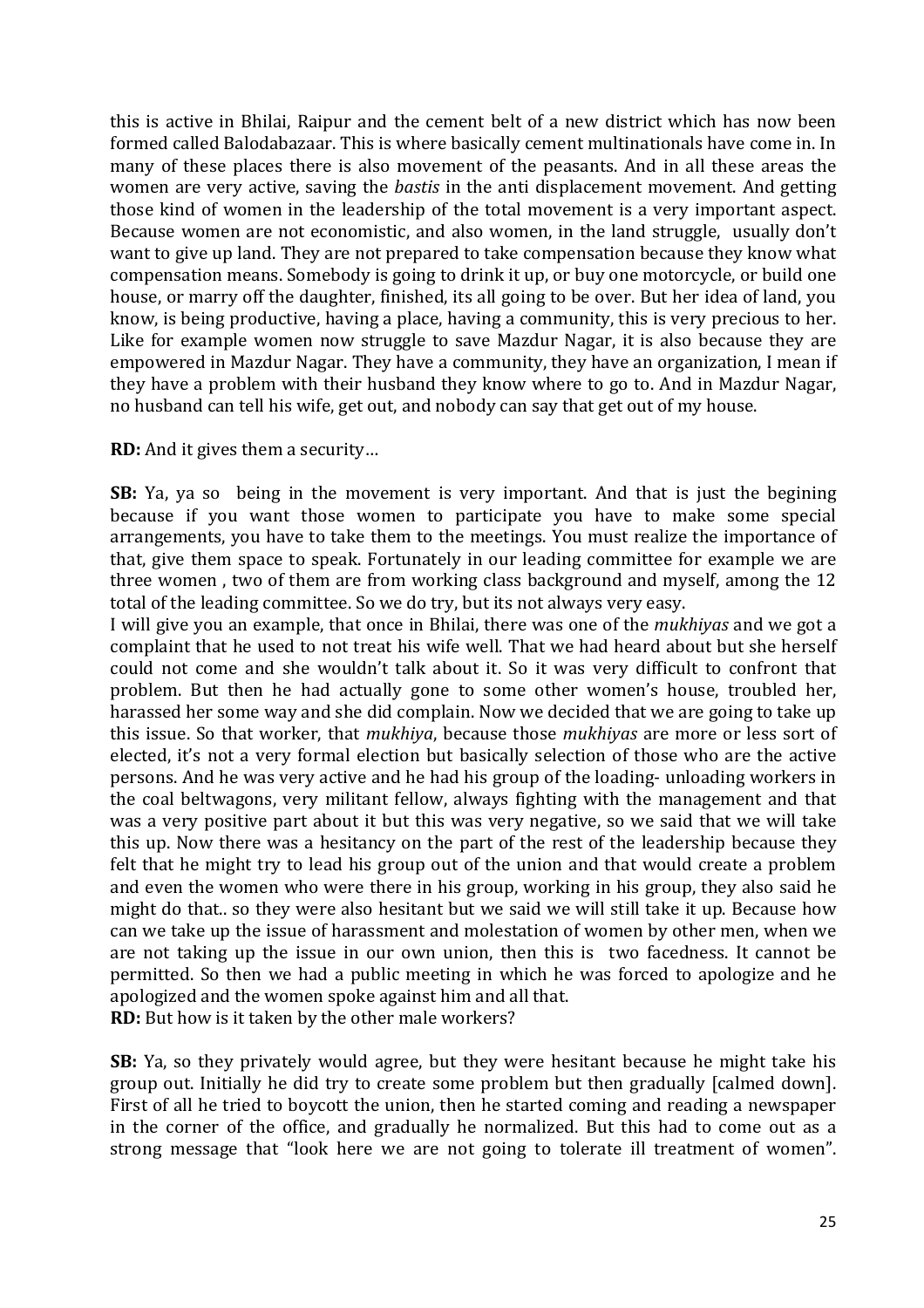Similarly, there was a case in Kedia Distilleries, they have won a reinstatement which the management was challenging, so they were supposed to be paid their last drawn wages [each month]. So they would have to collect their wages at the mill gate, which was usually done in the late evening which sometimes became night by the time they got their wages. Now there was one male *mukhiya* who was handling that, and we came to know that he was doing some small corruption. Like he would give to some people earlier, not give to other people, or he was taking some commission from somebody, this kind of thing. The women brought it up. I said its not enough for you guys to bring it up. Are you willing to do that work, you must show them that we have an alternative to him. Then they said didi if we do it then we have to stay till late at night. I said yes, you can't have it both ways, we must change it and we must take the responsibility then. So they said ok. So they said how will women do it, it will be very difficult for them...thik hain two of them will stay, not one, two of them will stay and somebody will drop them by cycle. But they will do it, they will manage it. So then they did. And initially that person tried to create lot of problem, see these women don't know how to calculate properly, they are making so many mistakes, they fight with everybody, they do like this, they do like that. But he cooled down afterwards. So th is a continuous struggle and in the trade union movement it is going to be a continuous struggle because for example, these are women workers, so they come out in struggle but many times what the men will say to us that ..."oh didi you say women are very much...in the forefront but when we go on strike it is our wives who pull us back, they say why are you going on strike, how will we manage this and that". Now, superficially it is true because the men are coming to the meetings and getting enthused when they are in a group, but when they go home they find their wife is grumbling, complaining, the child is sick, so and so has a running nose, the house is leaking, we haven't paid the electricity bill so how do they see their wife? They look upon their wife as a force which is pulling them back. So we said, see there is one way, your wife has to get involved in the union, women have to get involved. And the other thing is you are seeing that she is conservative like this, but you are not seeing the advantages that you have in keeping her in this way, you want to keep her like that. So you must understand the dialectics of that position. So then we brought out a pamphlet and we said *ki* (that) keeping the women in the four confines, four walls of the house, how does it benefit the capitalist class. Let us look at it like that. First thing, half the working class is at home, is not coming out in the street, that a big advantage. Second thing that the whole responsibility of bringing up the next generation feeding them, clothing them, doing everything is thrust on the women whereas it should be the responsibility of the society. That is another big advantage for the capitalist class. They say ok we are giving you this wage, its your business how you handle it. And third thing is you kick the worker and tell him that see here I am the boss, but in your house you are the boss, go kick your wife. So psychologically they are giving you a space where you think you are a big raja (king). Treat your wife as you want, you are the king of the castle and all that rubbish. So they give you some psychological safety valve. And through this system they just ensure that property will just go from one to the other, one to the other, so you are there perpetuating private property. So bring the women out on the street, if they share in your wages, they will also share your struggles. Why will they not share? And with this attitude when we started going around, the women are supporting and then the women are also telling that see didi he is only telling one part that we are saying like this, he is not telling how much of the wage he is drinking up, he is not telling how he treats us, he is not telling that out of that money that should be given for the fees of the child, but he gambled it. He is not telling all those realities. So then you get to the other picture.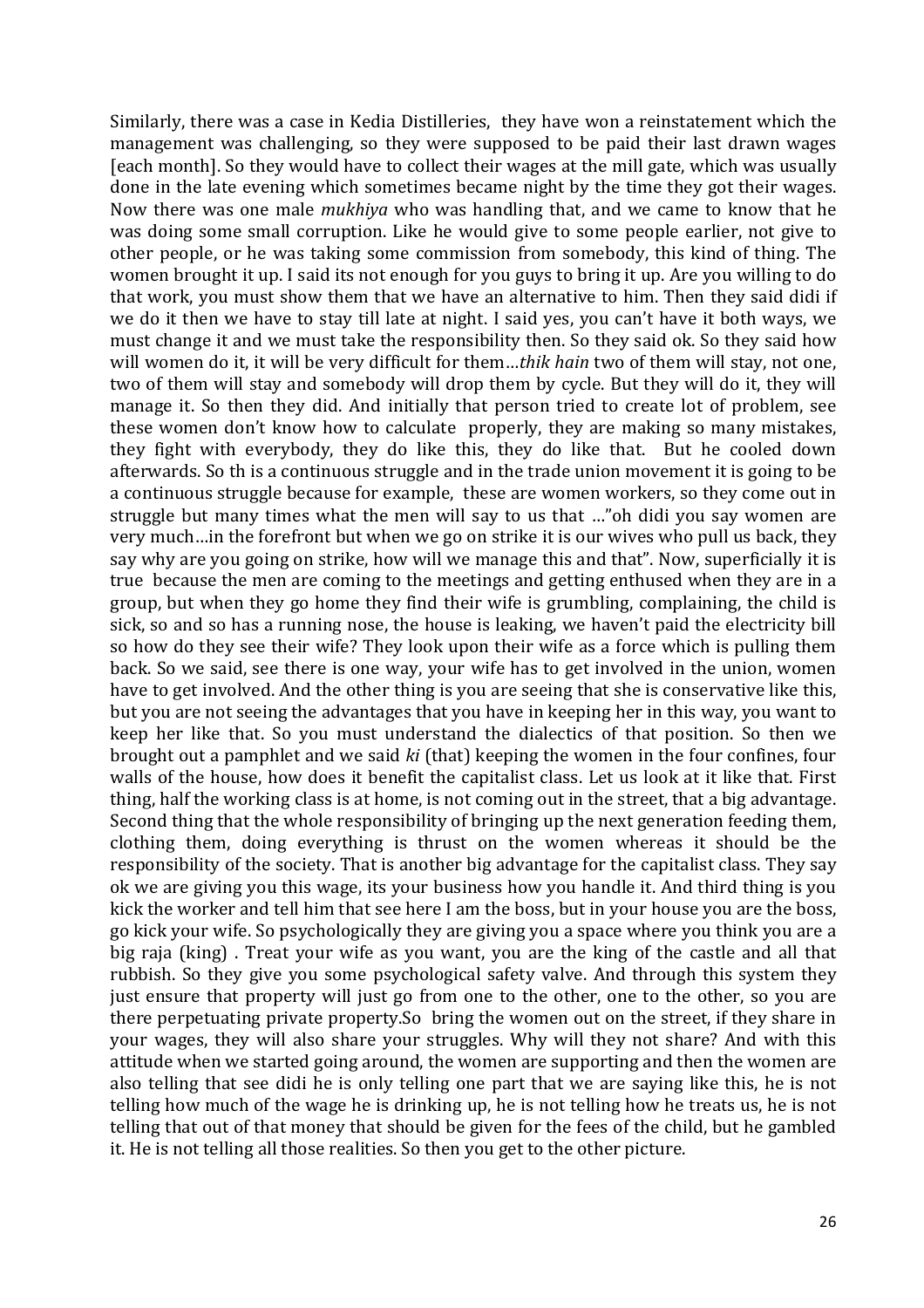**RD:** And then you have a stake in each other's struggle.

**SB:** Ya..ya but the biggest challenge we are having now is the next generation. Like we have got the *karyakartas*… *Karyakartas* means those who are the activists of the unions. So we have a structure of committees in the *bastis*, we try to function as democratically as we can make it at different levels. Now the question is their children. Particularly the girls. Now the girls say that we want to get married of our own choice, now the issue of caste comes up, the issue of dowry comes up. The issue of, you know, all these things are coming up. So many times we see this contradiction of trade union consciousness, they fight against the employer but will it extend to their allowing their daughter to marry from her choice? And until we go that far, are we going to be able to liberate the women?

**RD:** So these conflicts will come up?

**SB:** It is an experiment, two or three young daughters of our women activists as well as men activists have married from their own choice against the caste it has been an uphill task every time.

**RD:** Against the parents' wishes?

**SB:** Initially, but there the union has been proactive supporting.

**RD:** These are slow steps but very important steps.

**SB:** Ya...so lets see (laughs)

**RD:** So, do you now function in the union as an organizer or as a lawyer? I am not trying to straight jacket you, I am just trying to understand.

**SB:** No, I understand. There was a period when I was basically an organizer in Mazdoor Karyakarta Committee. In this whole scenario of Chhattisgarh, we are not only fighting the corporates as workers, because we are in the Holcim- Lafarge cement Multinationals and we are fighting. But actually the biggest struggle against the corporates is by the peasantry and by the *Adivasis*, particularly where the land is being grabbed for the factories and mines and there again there's a struggle.

**RD:** Where is the conflict with the workers then?

**SB:** See, we actually are uniting with the peasants there, because even if the land is taken, they are supposed to be getting permanent jobs. But most of the time they don't get the jobs, they don't even get contract jobs.

**RD:** As we have seen in Singur, there was a conflict between the workers, some workers.

**SB:** Not in our case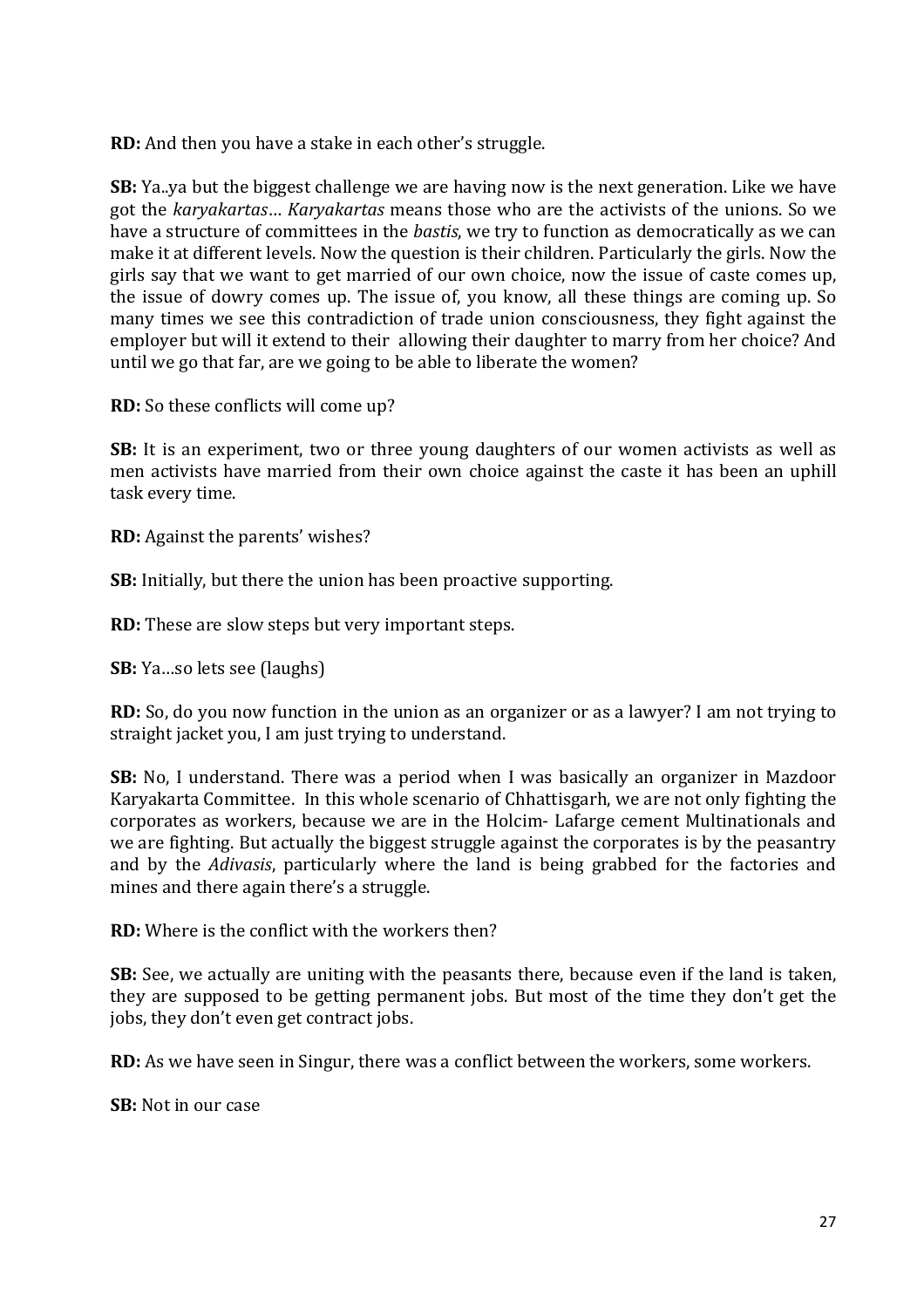**RD:** And the farmers who did not want to sell out thinking *arre humko naukri milega*...(oh, we will get jobs)

**SB:** I understand. No,no there are two things, two situations. One is we are working in a different area and in some other area there is an anti displacement movement, one thing which Neogiji has taught us is solidarity. So, we are in solidarity with almost all, we are part of a larger organization called Chhattisgarh Bachao Andolan., which has all the different people's movements - Adivasi Mahasabha, which is active in Dantewada, it is close to the CPI, Chhattisgarh Bisthapan Virodhi Manch, the Jashpur Zameen Bachao Sangharsh Committee. Similarly, you know, Raigarh, Jashpur, Balodabazaar many places. Our understanding is ...this is another thing which goes back to Neogiji.His understanding was that there are two big motors of change - class struggle and nationality struggle, that was his understanding. So one is the class struggle which everyday we are fighting, the workers and the employer. The other is the whole nationality struggle. And he felt that the nationality struggle must be led by the working class. If it is led by the middle class. Then it becomes like Shiv Sena, it becomes chauvinist. It says ..*chalo bhagao, non Marathi ko bhagao* (chase away the non Marathi) but when it is in the leadership of working class then its different. Because, for example in the Chhattisgarh Mukti Morcha, the 17 workers who were martyred in  $1<sup>st</sup>$  July '92, out of them there was Ashim Das from Bengal, there was Pradip Kutty from Kerala, there was Keshay Gupta from Uttar Pradesh, there was Lallan Chowdhry from Bihar...all of them were very much part of Chhattisgarh Mukti Morcha nd they were struggling for a better Chhattisgarh. So how are they not Chhattisgarhi? So our definition of Chhattisgarhi is anybody who toils here and sacrifices for the sake of Chhattisgarh,he is a Chhattsgarhi. So the understanding is that, it is a resource rich state but the resources are not being used for the people. And that only can be when the working class is in the leadership of a movement for a better true development of Chhattisgarh. Development does not mean you know, you just loot like this, without thinking of the future generation, or the environment, or equity, but that you consider all those things and you distribute it properly, you look at the people's needs. That is development. So because of this understanding, always solidarity has been very important for us. And anything which happens in any corner of Chhattisgarh we will always express solidarity. And now we have got a very close relation with the Chhattisgarh Bachao Andolan.

**RD:** Kind of a network.

**SB:** Ya. So we consider that our responsibility also. So now what has happened is because our Mazdoor Karyakarta Committee has trade union activity in the *bastis* but it also has a lot of solidarity work. Now I am the General Secretary of the PUCL Chhattisgarh, so that is an additional responsibility.

After becoming a lawyer, I realized that its not only the workers' cases but the cases of the farmers- land acquisition is taking place. Community forests rights, cases of *Adivasis*, cases of Public Interest Litigation, environmental cases there is nobody to do that. So now we have set up a group called Janhit, we have brought a number of lawyers together we don't believe in individual legal aid, we do group legal aid, basically for village communities, for people's organizations, even NGOs and all. Now I have the other responsibilities of Janhit and PUCL. So within the Mazdur Karyakarta Committee, I am more or less relieved from the day to day organizing of the trade union etc. I am more into this, trying to develop a broader democratic movement.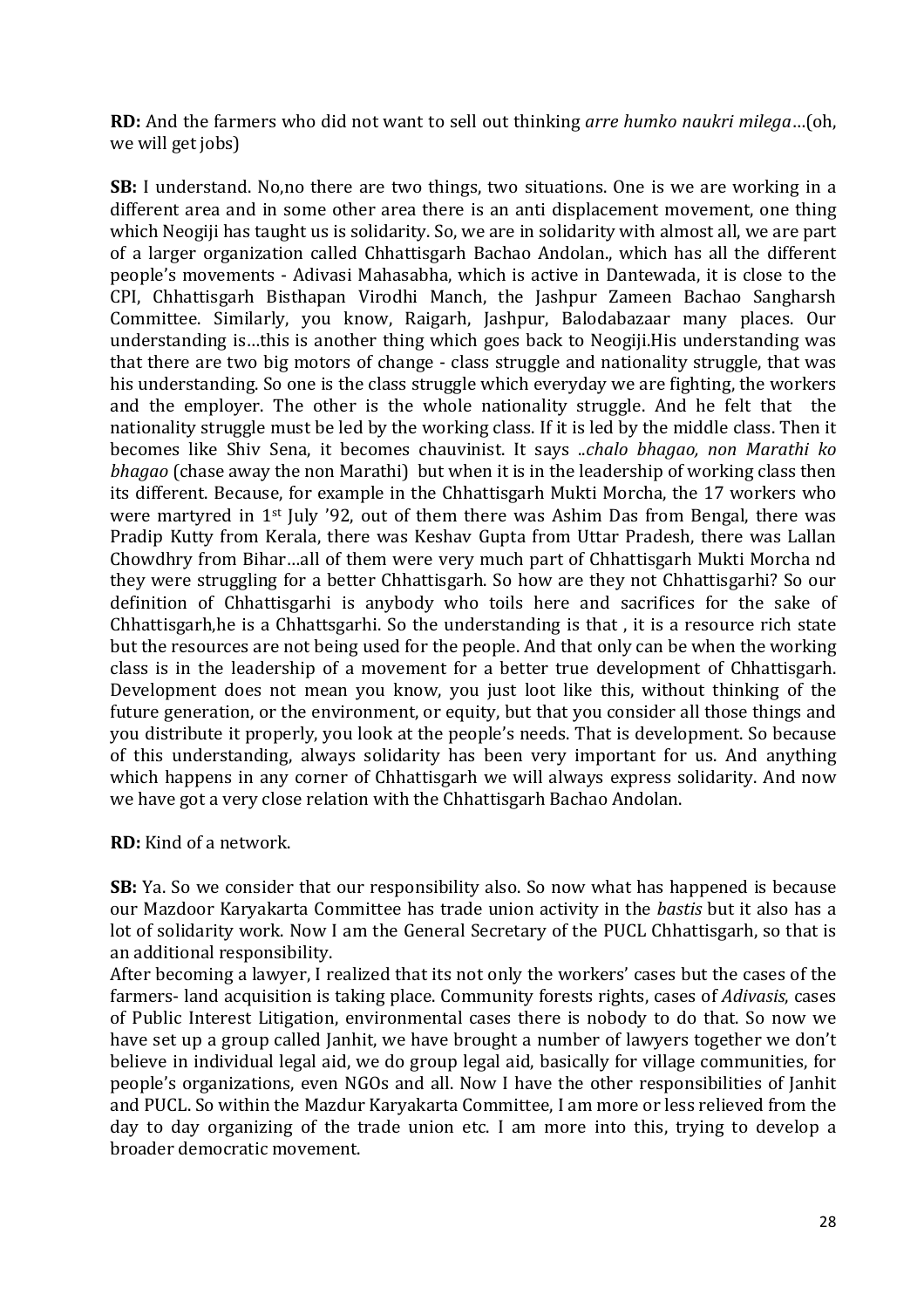**RD:** So now you have shifted to...after all you have X amount of energy so you would like to focus now more on the larger solidarity and networking and also in Janhit?

**SB:** Yes...yes, and on Janhit. So now I am at Bilaspur.

**RD:** Janhit would be more legally focused on cases, not only of your union?

**SB:** No, no..no, not at all. Of all unions, of various communities who are fighting acquisition, forests rights cases, Habeas Corpus cases, human rights cases so it's a variety of cases we are doing.

**I:** There has been a NGOisation of various struggles and movements, how did it affect you?

**SB:** It affects in various ways. See one thing is that the NGOs basically are project based. But for example if we run a union, basically we respond to a felt need of people. People come and say this is our problem, please solve it. So, we are accountable to them and they ask us for something. So it's immediately a felt need, number one. Number two, if it is their felt needd they are also responsible for it. They also organize the resources. We are dependent on them only for the resources. Today in our union only some amount, may be not even one third, let us say, people make some donations, some of my friends and so on and so forth. But that's a very small amount. Most of it, the bulk of it is from the workers themselves.So if you are irrelevant for them they will not make any donation, contribution to you. So we are accountable every minute. And we have to take their understanding from where they are to where we wish to take it. If I am an NGO interested in climate change, I go and set up an office because I have got the fund to do it. But are the people there interested in climate change? How do they look at it? From where are they beginning? And how are they going to get there? So that is one problem. Second problem is the project might change from time to time. There is also a great depoliticization of the way you frame the problem. Then it does two very bad things. I mean this is apart from the whole thing of it being apolitical kind of visualization of the problem according to some project. One is what happens to the middle class people who join the NGO, and what happens to the local activists who join the NGO. The middle class people are given the feeling that they can be progressive without compromising their lifestyle, so they don't go though the route which people like us went, which is to actually declass yourself, go live in the *bastis*, became friendly with people. And start treating them as we are friends. So you take a midway path that's harmful. The second thing is even worse

**RD:** But isn't that true for any profession?

**SB:** It is true for a profession but at least a profession does not pretend to be otherwise than a profession. Here one has the pretentiousness also, naa? And then you become a really top heavy leader but you are not accountable to anybody else and there is a silent and invisible leadership actually at the back which is not even known many times to the local people. But even worse than that, even that is forgivable because ok, *thik hain* not everybody could manage to declass and all that but still we need people's help. The worst thing that they do is to pluck out the best element from the community and co-opt them into the NGO. Now that is a real loss for the community, a real real loss. Because those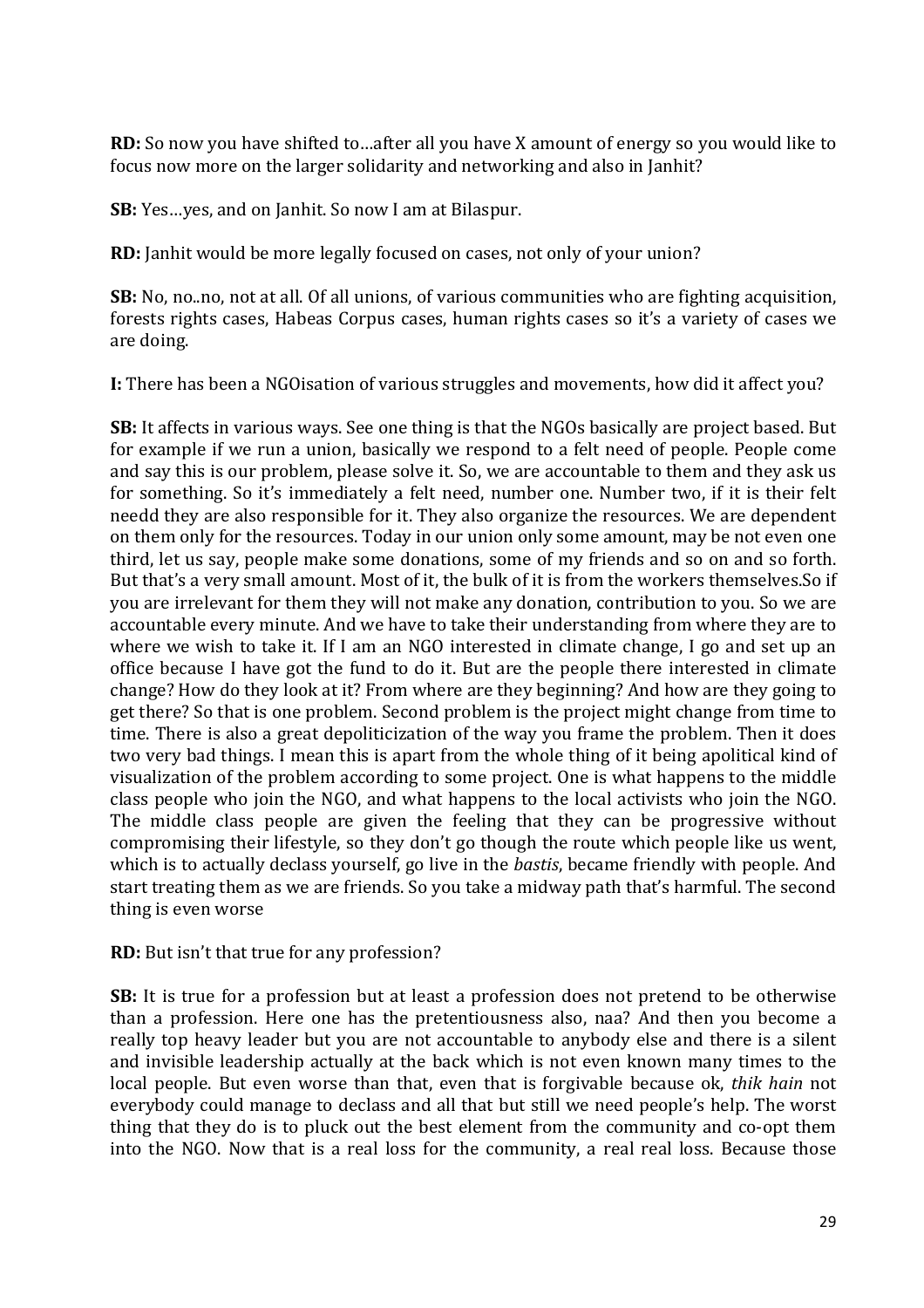people start working on salary, Monday to Friday, ten to four. Their understanding of what their duty is, who they are accountable to, whose order they are going to take, and after that it becomes impossible for them to work voluntarily.

**RC:** The whole ethos changes, that's what we see in the urban areas, for any meeting which is between ten to four, that is during their office hours...no meeting can take place after that, and even their bus fare is being taken care of. So if the office does not support it, they don't come to that meeting.

**SB:** Then it becomes like an employment. Then you become an employee. You are not an activist.

**RD:** What do you see is this a major barrier in your mobilizing and activism..?

**SB:** See in the trade union movement there has not been much of an NGO because in the trade union the problems have been different. Because basically the fact that the working class has been very deeply fragmented and the Central Trade Unions are basically among the permanent workers, contract workers are very difficult to organize. Because immediately as you begin organizing, as happened in Neogiji's case, four thousand people were thrown out of job. So its hire and fire. Its very tough to organize, very tough to sustain. So nowadays what we notice is for example, there will be a factory, there will be an accident, a worker falls down from somewhere, there's a spontaneous strike, and they are given two lakh rupees. The movement *patake ki tarah phut ta hain* (bursts like a cracker), its not like a *diya* (lamp) which goes on burning for a long time. For a little time there is something and that's it. And they would remove all the ring leaders, they will throw them out of their work, you cannot sustain an organization. There are also *gunda* attacks...

**RD:** It was there earlier also?

**SB:** It was there earlier also, but there are two things. One thing was to some extent a whole jurisprudence had been developed for the working class. It is the only section of the working people which has a developed jurisprudence actually. Well, now as a lawyer I can see very clearly how it has being systematically dismantled. Now you can't hope that the courts are going to help you. Secondly, increasingly the entire administrative apparatus is in the pockets of the corporates. Even earlier the State was not a very good referee between the workers and the employers. Always they were on the employers' side. But now it is more and more blatantly so. Hardly any negotiations are taking place, hardly ever the employers attend the negotiation. Then you are thrown into the court and the court says where is the proof? You might have worked for thirty years and you don't even have a small piece of paper to prove that you were ever employed there. So, where do you go?

**RD**: So if the main trade unions have almost co-opted by the management, then where do you think the trade union movement ...

**SB**: See, basically I feel unless the trade union movement becomes political, we are a very small force, but we are surviving because we are fighting. And our strength is not our strength alone. It is like *dahi mein jaman thoda sa ho to pura dahi bhi jam sakta hain* (even a small group of people could make a difference). We are actually trying to help all of us get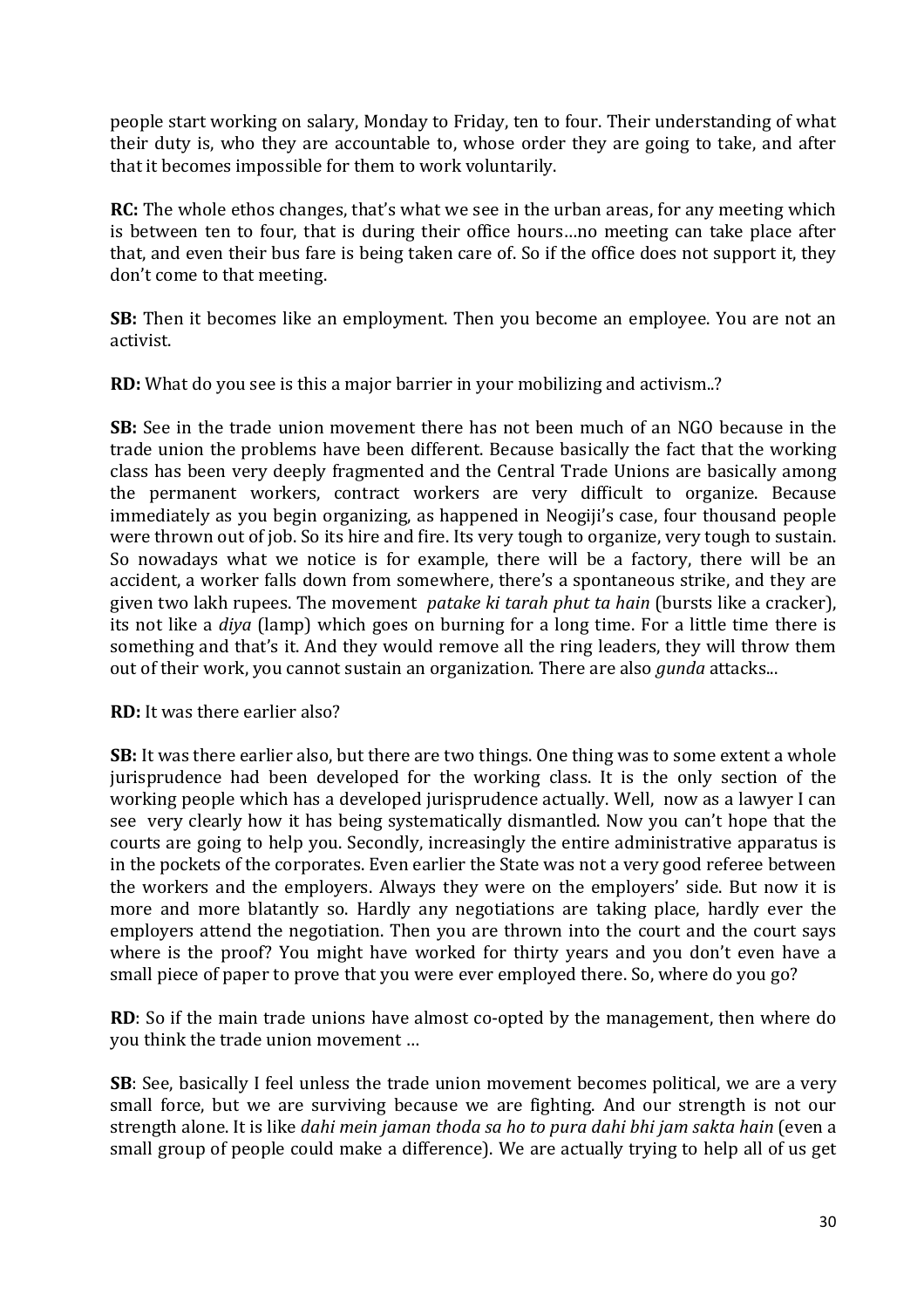together and it is in that consciousness that working class can actually play a very important role. It has certain kind of qualities, organizational skills...

**RD:** To what extent can law provide us justice in a state that is anti poor, anti tribal, anti women, anti minority?

**SB:** Ya, true. See, actually we shouldn't look at it as just law, right? There are two kinds of law, one kind of law is the law which we have struggled to create, to represent our aspirations, whether it is labour law, whether forests rights law, whether it is anti amniocentesis law, whether it is anti dowry law, or whatever, we have struggled to create it. It was a response to movements. It was a response to the push which came from below. All these laws you will find are poorly implemented laws, very poorly implemented. And whatever it is, I mean, RTI, they are trying to dilute now, NREGA is violated, there is no guarantee, hardly anywhere the employment allowances are given. But there is another kind of law which is the status quo law, which is to preserve law and order. That is being implemented with a very heavy hand. It is not tolerating anybody falling out of line. You see Binayak Sen's case. On anything which so called amounts to sedition, it comes down heavily; so all movements which are struggling are facing both the kinds of problems. One is to fight for their rights and one is to defend themselves from the attack. Now, the second part you cannot avoid, you are thrown into jail, you have to go for bail. You have to fight the criminal case. The other side, the other which is...where we try to go for rights that is really becoming very disappointing but we must still try to keep the space open. So in fact the workers put it very beautifully to me, they said,"*didi*, this is like a *kabaddi* match, it is actually their *pala*, their area we should go and touch and come, if possible, but we should try not to get stuck over there". See, with this attitude we can try to push the parameters, a little bit, that's all that we can try and do. But on the other side we have to defend our leaders against false cases, people are having so many false cases on them. I mean, every trade union leader will have so many cases.

**RD:** So you are going to court very often that means everyday?

**SB:** Ya..nearly. But I don't only go to the High Court, I also go to the District Courts where there are many land acquisition cases. Many times I have to go because the villagers don't even know what is happening on the papers so I will join them, go to the Tehsil court, just to have a look through the papers, explain to them what is happening. I am slowly now having four lawyers with me, some of them are otherwise professional lawyers who give a part of their time, some of them are more interested in this kind of work. Though it is"*khoda pahar nikli chuhiya"* you might do a lot of work and get very little out of it. But it has to be done...

**RD:** And that's when you say General Secretary [PUCL] that means after Binayak you are General Secretary

**SB:** Yes, and after him probably I would be the target also (*laughs*). Yes as you say, we are again in a very Fascist kind of situation, even after the Salwa Judum judgment of the Supreme Court, the attitude taken by Chhattisgarh Governmt is, they passed an ordinance saying that no, this does not apply to us, not withstanding any judgment or any order passed by any court, the SPOs are legalized.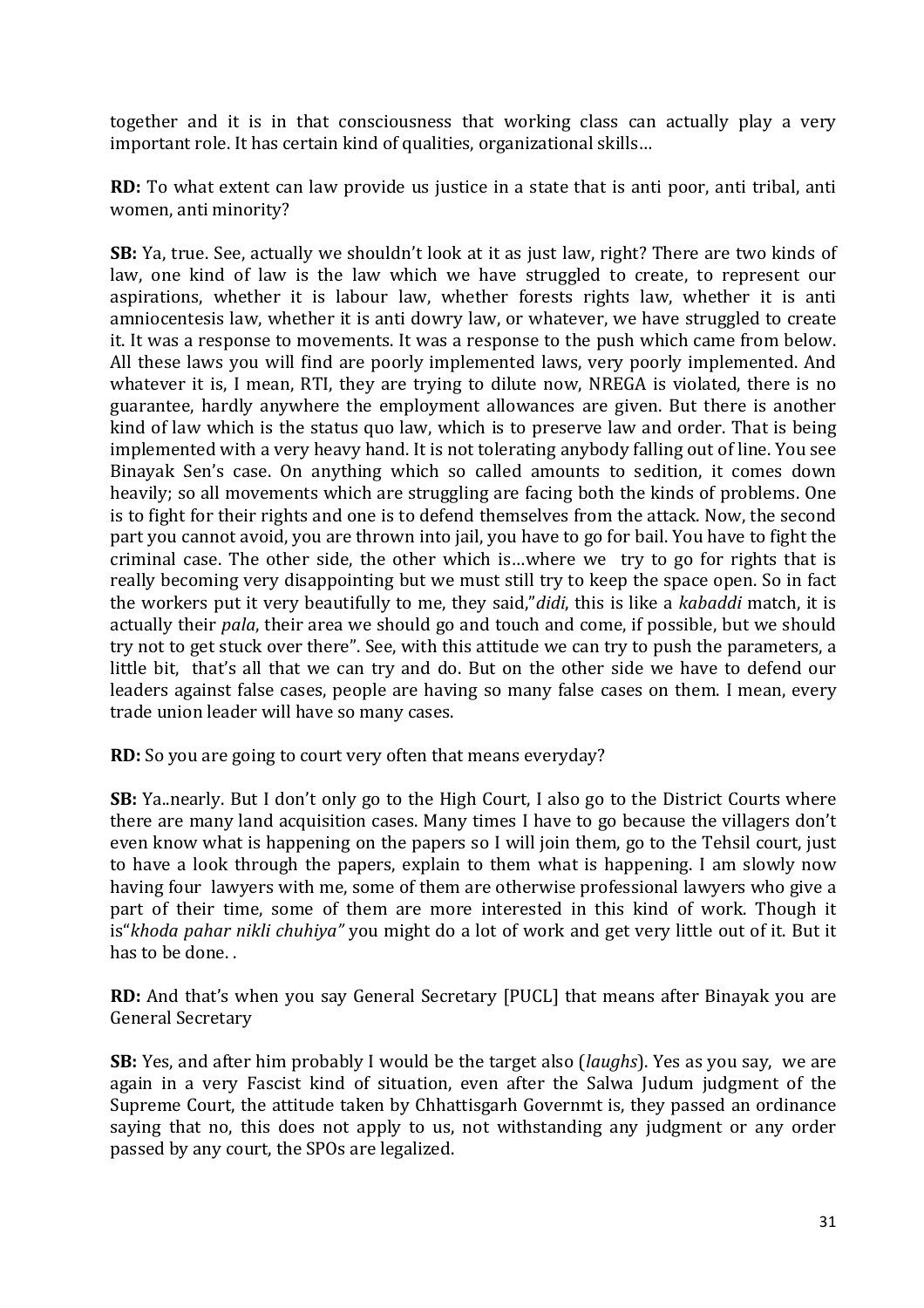**RD:** Even despite the Supreme Court judgment?

**SB:** Ya, ya, an ordinance has been passed. Anyway this was an interim order about the legal status of the SPOs, and no order has been passed about the human rights violations documented in the case, here are so many human rights violations and particularly in those very serious situations whenever there are human rights violations, then the situation of women in these areas is highly vulnerable. In fact, for example, I did a case of six rape victims in Konta in Dantewada. I used to go down to the court at Konta, it was a tough job even getting there

In those cases they had tried to lodge FIRs, but they were not lodged. They wrote to the SPs, the SPs did not take it up., Then they filed complaints. They attested to the complaints, their family members attested to the complaints, finally the complaints were registered by the magistrate and permanent warrants have been put out for the people who committed the rape and now, the police says that we cannot find those people. So the cases have gone into cold storage, whereas those [accused] people are roaming around and organizing the SPOs, in fact they were a part of the mob who attacked Medha Patkar and all those people who went [on a peace march]. So, this is a difficult task.

**RD:** When I went there I went to one of the camps but the tragedy is a lot of these people who are kept in those camps were also very unhappy.

**SB:** Ya, of course. A lot of them have run away [back to the village]. And now what has happened is that its only the SPOs and their families and some people may be of the same *basti* who are clinging on, because they feel insecure to go back. So I think from the original fifty thousand, [there are only] about ten to twelve thousand remaining now.

**RD:** Lot of people were saying...and they were scared to speak because the SPOs had escorted me, they wouldn't let me go there alone and later when the SP heard about it, he said, are you mad? You will be the target if you are with the SPOs. You roam around on your own that is the best, never go with the SPOs, because the Naxalites would have thought you are part of the SPO team. Anyway, but the people were saying how can we be happy, we are of the land, jungles...you see the tragedy of the people, people who are being displaced, some have been caught in that conflict, another is the so called SPO camp they are afraid of, some of them are part of the SPO family who might want it, but there is a large section who doesn't want to stay there rather because of the fear of the state they have to remain over there.

**SB:** See, the areas have become the areas of trafficking. Recently we did a fact finding of rape and murder of one young girl in Sarguja, Meena Khalkho, she was a twelve year old, raped and murdered.

**RD:** What is the situation now in Dantewada?

**SB:** Well the army has taken over a lot of land which was protested by some hundreds of elected representatives, and *sarpanches* who came and had given to the Narayanpur Collector a memorandum that we don't want all this here. It is going to create insecurity for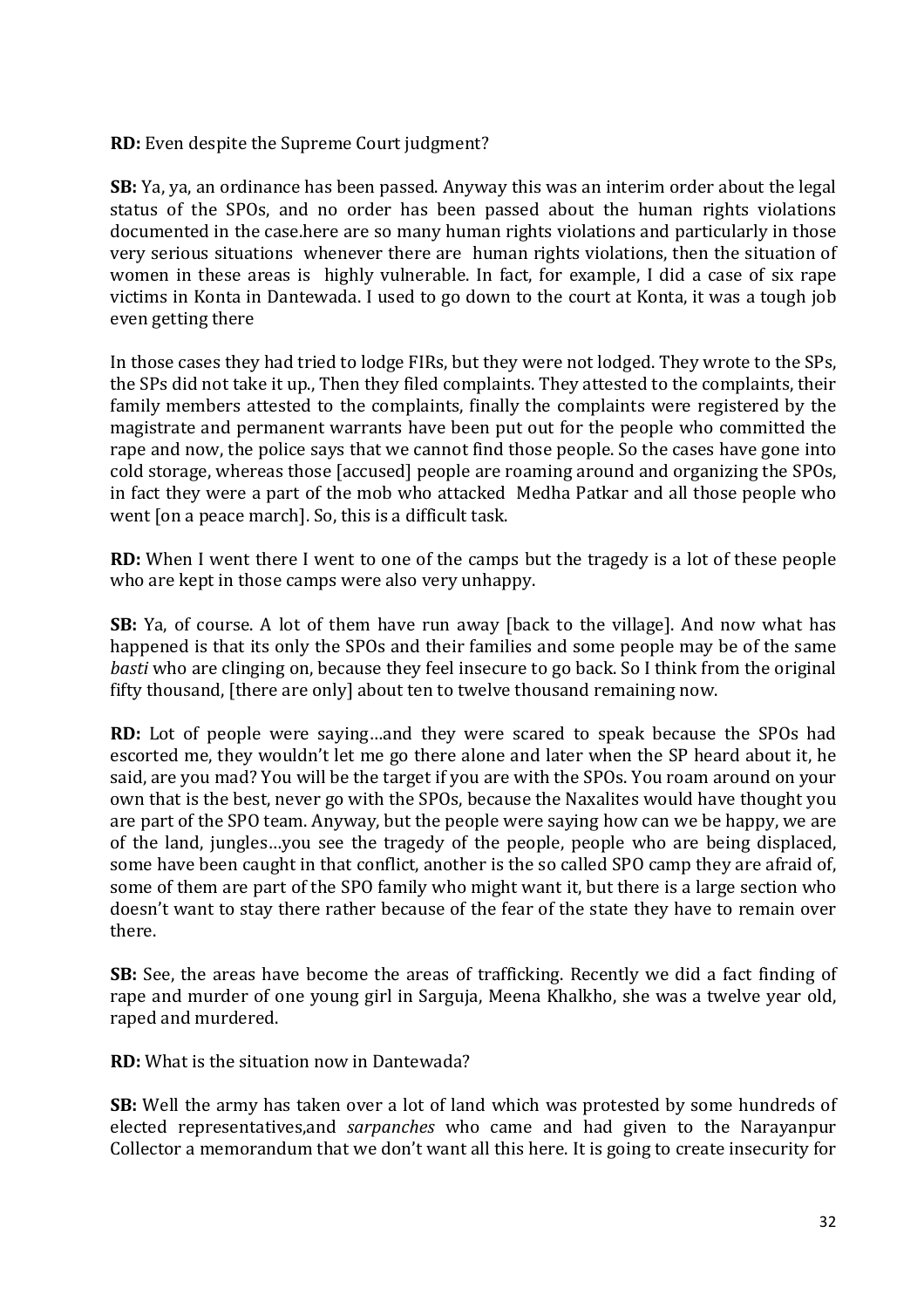us etc. right now, I think the army has though that area is still supposedly under control. As far as army is concerned, they say that they cannot function unless they have something like AFSPA, something to protect them. Otherwise it is actually difficult to say, the situation is that you still hear of so many ambushes, landmine blastsetc. On the other hand, one of the big stories which is coming out now is this ESSAR affair. Soni Sori and Lingaram Kodopi, who are two *Adivasis*, who are being accused of this, are saying, that this is a false case. At least the case has been questioned…because it was taken up by Tehelka etc. it has come to the forefront but otherwise there must be so many more Soni Soris. Difficult to say. See, actually people are very scared, and the kind of hysteria which has been whipped up in the media. I don't know whether you saw the coverage at the time of Binayak Sen's case, the kind of language being used, Maoist mastermind, and what not...even when somebody like Ram Jethmalani came to argue his case, the Raipur District Bar was organized to show black flags.

Basically people are very scared. If you go to these areas where actually the conflicts are taking place, many people understand what is happening but in the cities where the only information is from the media, that is basically police handouts, their version. I will give you an example, recently PUCL did, I mean Chhattisgarh Bachao Andolan and PUCL together did a fact finding of a village in Jashpur, the village called Harri, which is on the border with Sarguja and Iharkhand, in the news it was said that 400 Naxalites came, and these brave fifty two *jawans* they held them off out there, and how the DGP went the next day and rewarded them and gave them five thousand rupees each and so on and so forth. Actually we came to know that even before that, the villagers had complained. The CRPF people had come from a nearby camp called Astha and when they come in the village, they stay in the school. So they will ask the *sarpanch* to get provisions, etc and organize their meal, and they will eat and stay there. So they had come, got the school unlocked, they came and stayed there and in the night they started firing some rounds. Now that is an area which is notorious for elephants. So normally when the elephants come, people burst fire crackers and come out with torches to scare away the elephants because the elephants do a lot of damage to the crops. So apparently, one *tola* of people came out like that, the CRPF picked up all those people, beat them very badly, made them sit in the *maidan* and they were released the next day.Some of them were beaten up very badly. And so all the people were very angry and they said where are the Naxalites, there is no Naxalite but, because now you are going to get lot of money, becausethe thana will get money, because you get these promotions, so everybody has a vested interest in saying that the area is Naxalite affected.As I said, in these kinds of situation, women are particularlyvulnerable.

I am also part of a network called, Women against Sexual Violence and State Repression, because what we have felt, you see, there has been a change in the women's movement. I mean, if you look at Mathura and even Sati, the women's movement had an understanding what role the state was playing. First of all it did move away from being fronts of political parties to an autonomous women's movement. But after that, now, there is a whole depoliticization of the women's movement. On the one hand it has gained more space and legitimacy, you have got Women's Studies department, you have got self help groups, you have got so many NGOs on different issues and all that. But, there is a whole depoliticization and the way to depoliticize is in the refusal to see the state. And on the other hand we are seeing very sharply, in all the movements, state repression is going hand in hand with sexual violence. We look at the case of Khairlanji case, that attack on *dalits*,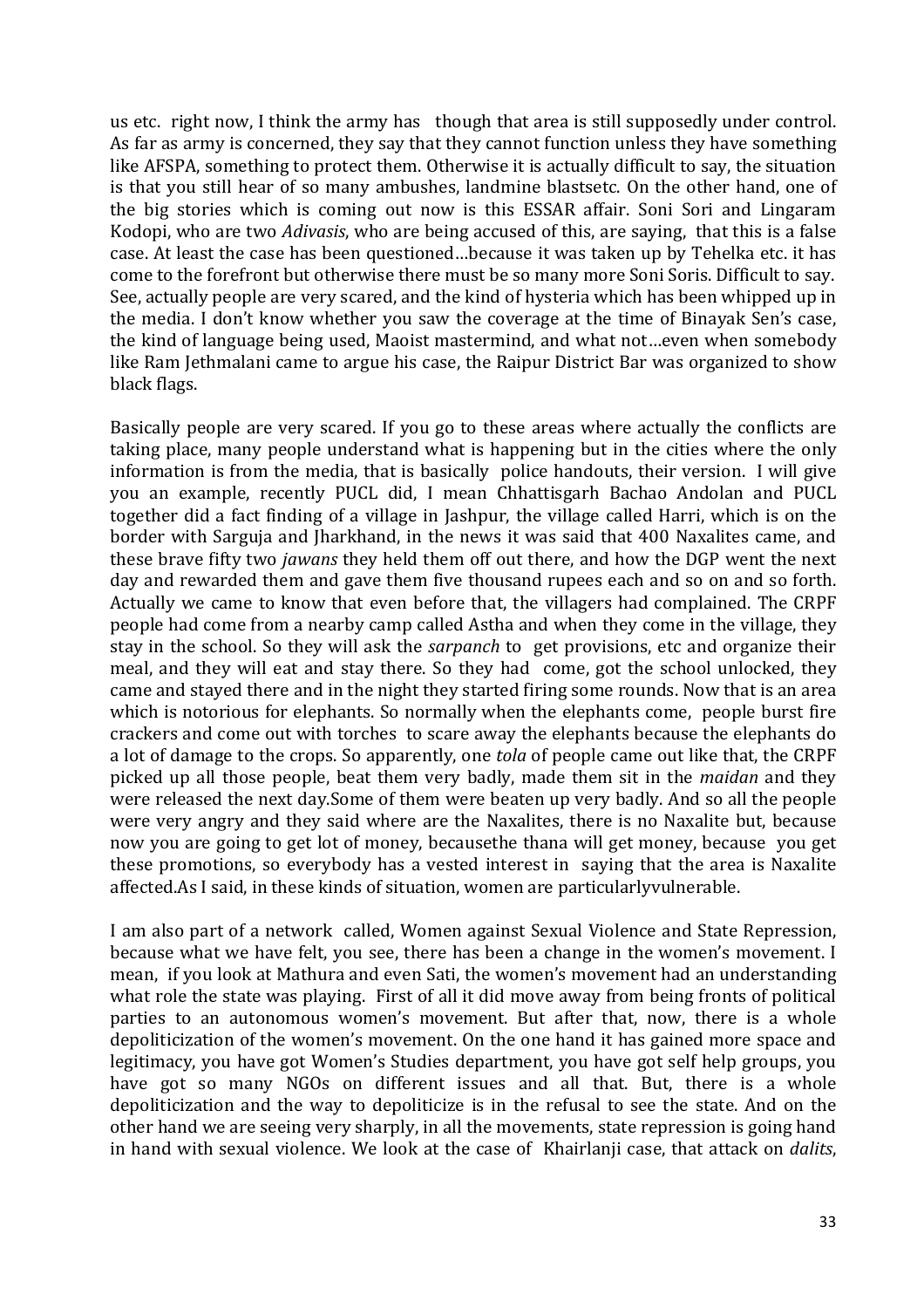you see, that attack comes along with sexual violence.You look at Tapsi Malik's case, you look at what has happened in Kashmir, Manipur. Of course, so much of communal violence comes with sexual violence like Gujarat, honour killing comes with that. All these conflicts, they are all aligning themselves with patriarchy. The caste conflict, communal conflict, patriarchy reinforces these elements and each reinforce the other. You see what I mean, I don't know whether I am making myself clear. And the state is sort of a bundle of the whole thing. It is really under the state's patronage that Narendra Modi's hindutva groups can murder Muslim women, or upper castes can rape *dalit* women, or security forces can rape *adivasi* women. 

**SB:** What we felt was that we need a kind of front, a forum where many people who are working in different areas but probably feel hesitant to take up those issues from their own platforms, could join. Because if you are an NGO or self help group or, something like that., it might be difficult for you to directly take this up but you cannot ignore the issues which are around you. So may be if something like WSS is there and you could be just a member, then WSS can organize some fact finding, some campaign against AFSPA, some legal help to such victims. This is something which, can let us reclaim politics into the women's movement. So I think that's something very important today. The WSS had a meeting in Manipur. We also had a meeting in Raipur . That was the time when they [WSS members] said they would try to go and meet the rape victims in Dantewada, but they were not allowed to go to Dantewada. Then again on Shopian also, WSS tried to have a campaign. Now we are planning something in Bhubaneswar. Because there various mass movements there, from Posco to Narayanpatna to Niyamgiri and everywhere women have been involved in large numbers and there has also been repression, there have also been many fake encounters of women. On the other hand, the WSS is also very careful and very sensitive to the issue of sexual violence, which surrendered Maoist women are complaining about it, saying that there is such kind of patriarchal sexual violence even in political groups.

# **RD:** How would you go about it in terms of fact finding?

**SB:** Well, we tried, for example, in the case of [harkhand, we had been told of women who had complaints like this. We, tried to meet them, tried to form an independent opinion. In one case we found that indeed one woman had been beaten, had been shot in the leg. In another case we found actually there was no truth in the allegation. In the second case we found that the media reports had been misleading and cooked up by the SP. So, whether you accept it or not, women in large numbers are joining these movements and so even within that, the question of how the women are treated, is significant.In Dantewada we so many times we read in the newspapers that the entire ambush is carried out by women. And that means women are joining them in large numbers? One thing is, bringing forward the facts is very important, because particularly in the case of an underground movement, it is very difficult to filter facts from propaganda.The second thing is that at least the theoretical position which has been taken, though as regards Maoist Movement all literature is illegal so there is no way that one can get to know what even is the stand. But recently because of a programme in Anuradha Gandhi's memory some booklets were brought out. I was impressed to see that actually there was a whole campaign which was carried out, which she has prepared, about how to fight patriarchy within that organization. So that I think is a very important thing if indeed that was done. But anyway,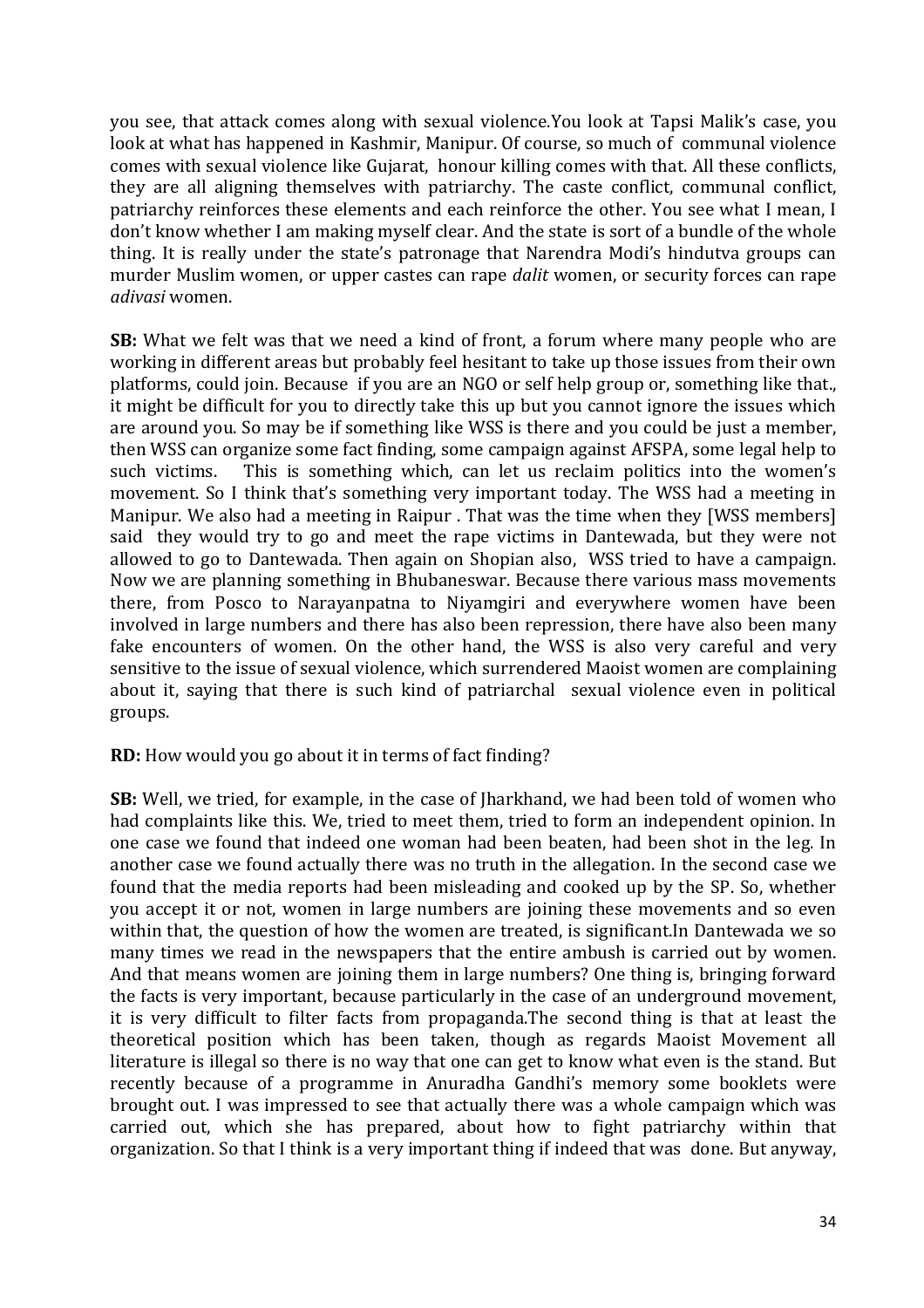we are more concerned with the issue of how in the conflict areas, the women are being impacted.

**RD:** I think that the conflict areas are where the women are, you know completely...

**SB:** I mean, it's shocking, the insensitivity, in Kashmir so many women have protested time and again. Even now, fortunately now a little bit of attention is given to Manipur, after vou know the protests after Manorama's rape and killing. But at that the casual manner in which commitments were made even by Prime Minister [about reconsidering AFSPA], were just forgotten. It's very sad. And how many more women will have to suffer before these things are looked into. Now at least people are paying some attention because of Irom Sharmila, last time we went, it was ten years to her fast, so, WSS had participated in that. So basically our understanding is that, women's situation, particularly like...in our trade union, we have an experience of women trying to assert themselves within the movement, but similarly even within the anti displacement movement, within other popular movements, within other organizations, how the particular women's angle or their issues have also to be taken up is crucial.And women must come into the leadership of all the movements. Because one thing which I feel very strongly, "the bread and roses" part, which is that women, not only is it very important to take the women's movement somewhere, but the participation of women in other movements, the anti imperialist movement, in the nationality movement, in the anti displacement movement, in the working class movement they must impact it. Its going to be needed both ways. And I mean...without women's liberation, there's going to be no revolution and without revolution there's not going to be women's liberation! So all of us who are working in different fields, actually I am not really, I cannot really say that I am a women's movement activist, basically a trade union activist and now a human rights lawyer also.

**RD:** No but you have an important role to play.

**SB:** I have seen that it's possible, but it's a struggle.

**RD:** And you can see the link that is very important..

**SB:** I hope that this should happen, and women's movement should not keep itself away from all these other movements. Sometimes it s difficult like I can imagine the situation of let us say the women of theMiddle East where on the one hand there is an anti American, anti imperialist struggle of the people but, it is being led by a very conservative leadership, then where do the women fight, how do they fight back, how do they also fight back imperialism. The questions are complex.

**RD:** The whole thing is to contextualize the struggle in which context, what struggle, when struggle, *kya* struggle *ho raha hain*. We cannot contextualize a struggle and that will only depoliticize the struggle. Because as you rightly said that the women's movement has lost that thing and become so depoliticized. I think also when we decontextualize a struggle. That's why I asked you about the NGO, I think one major problem, the NGOisation and the cooption that was one of my questions to you about the trade union movement.